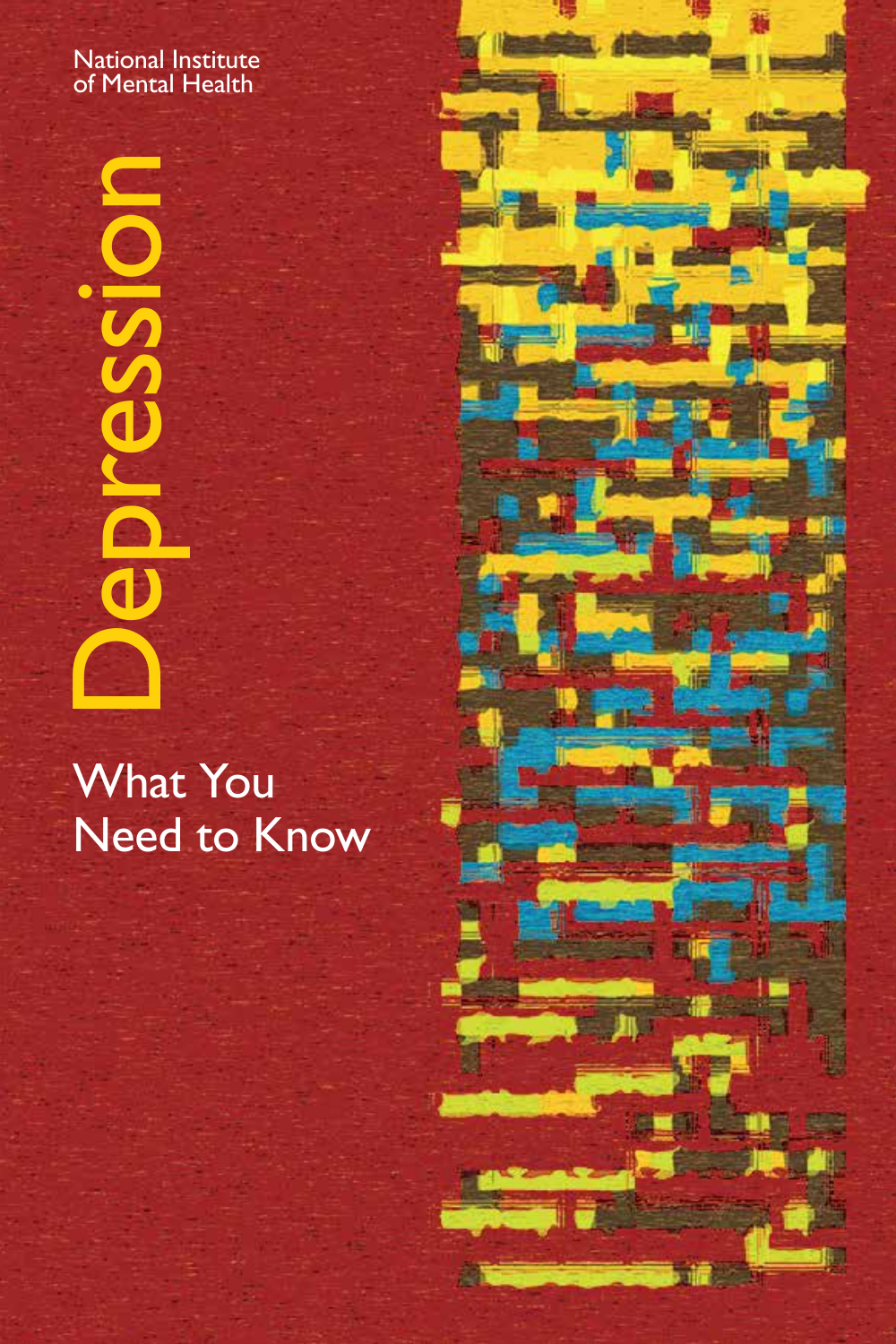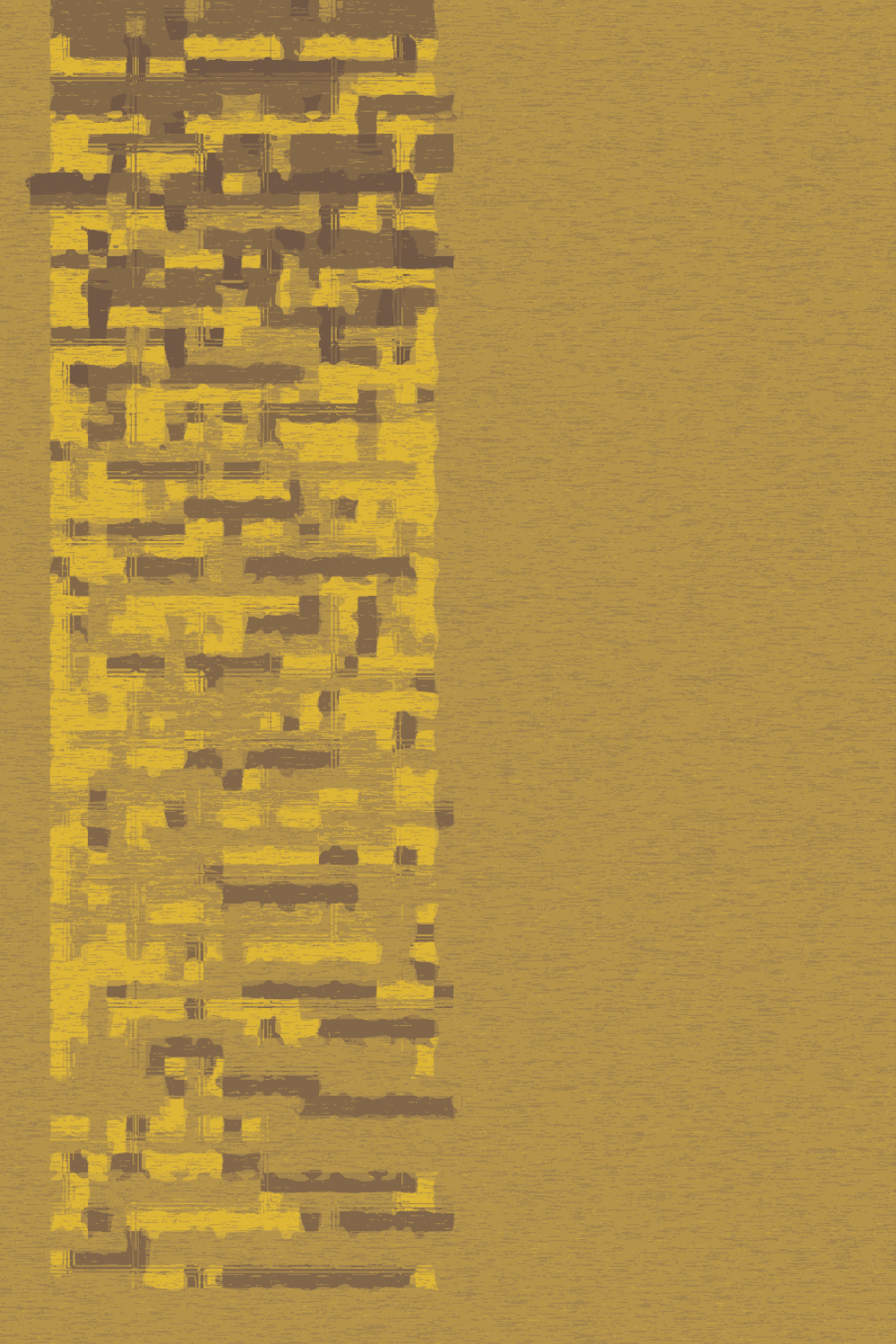in this booklet

| About this booklet                                                 | 2               |  |
|--------------------------------------------------------------------|-----------------|--|
| I. Depression is a real illness.                                   | 3               |  |
| Signs and Symptoms                                                 | 3               |  |
| Factors That Play a Role in Depression                             | 4               |  |
| <b>Types of Depression</b>                                         | 5               |  |
| 2. Depression affects people in different ways.                    | 6               |  |
| Women                                                              | 6               |  |
| Men                                                                | 6               |  |
| Children                                                           | 7               |  |
| <b>Teens</b>                                                       | 7               |  |
| Older People                                                       | 9               |  |
| 3. Depression is treatable.                                        | $\overline{10}$ |  |
| Talking to Your Doctor                                             | н               |  |
| <b>Tests and Diagnosis</b>                                         | П               |  |
| <b>Treatment</b>                                                   | 12              |  |
| <b>Medications</b>                                                 | 13              |  |
| Talk Therapy ("Psychotherapy")                                     | 9               |  |
| Computer and/or Internet-Based Therapies                           | 20              |  |
| Depression: Is There an App for That?                              | 22              |  |
| Electroconvulsive Therapy and<br>Other Brain Stimulation Therapies | 24              |  |
| Beyond Treatment: Things You Can Do                                | 25              |  |
| 4. You are not alone.                                              | 27              |  |
| If You Think a Loved One May Have Depression                       | 28              |  |
| <b>Helpful resources</b>                                           | 30              |  |
|                                                                    |                 |  |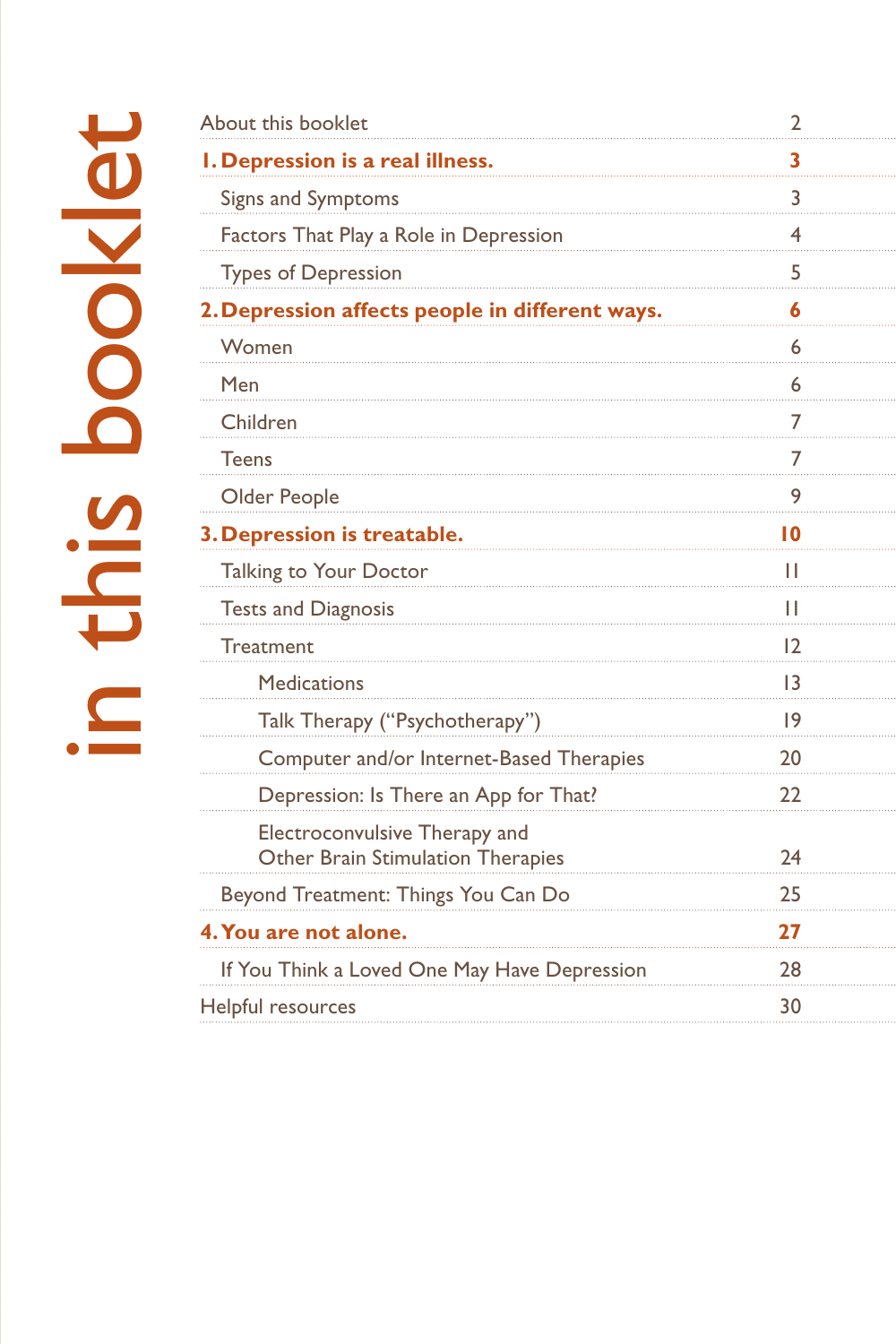# <span id="page-3-0"></span>**About this booklet**

This booklet, prepared by the National Institute of Mental Health (NIMH), provides an overview on depression. NIMH is part of the National Institutes of Health (NIH), the primary Federal agency for conducting and supporting medical research.

This booklet will help you learn the following four things that everyone should know about depression:

- **Depression is a real illness.**
- **Depression affects people in different ways.**
- **Depression is treatable.**
- **If you have depression, you are not alone.**

This booklet contains information on the signs and symptoms of depression, treatment and support options, and a listing of additional resources. It is intended for informational purposes only and should not be considered a guide for making medical decisions. Please review this information and discuss it with your doctor or health care provider. For more information on depression, please visit the NIMH website at **[www.nimh.nih.gov](http://www.nimh.nih.gov)**.

#### NEED HELP NOW?

Call the 24-hour, toll-free confidential National Suicide Prevention Lifeline at **1-800-273-TALK (8255)** or go to **[www.suicidepreventionlifeline.org](http://www.suicidepreventionlifeline.org)**.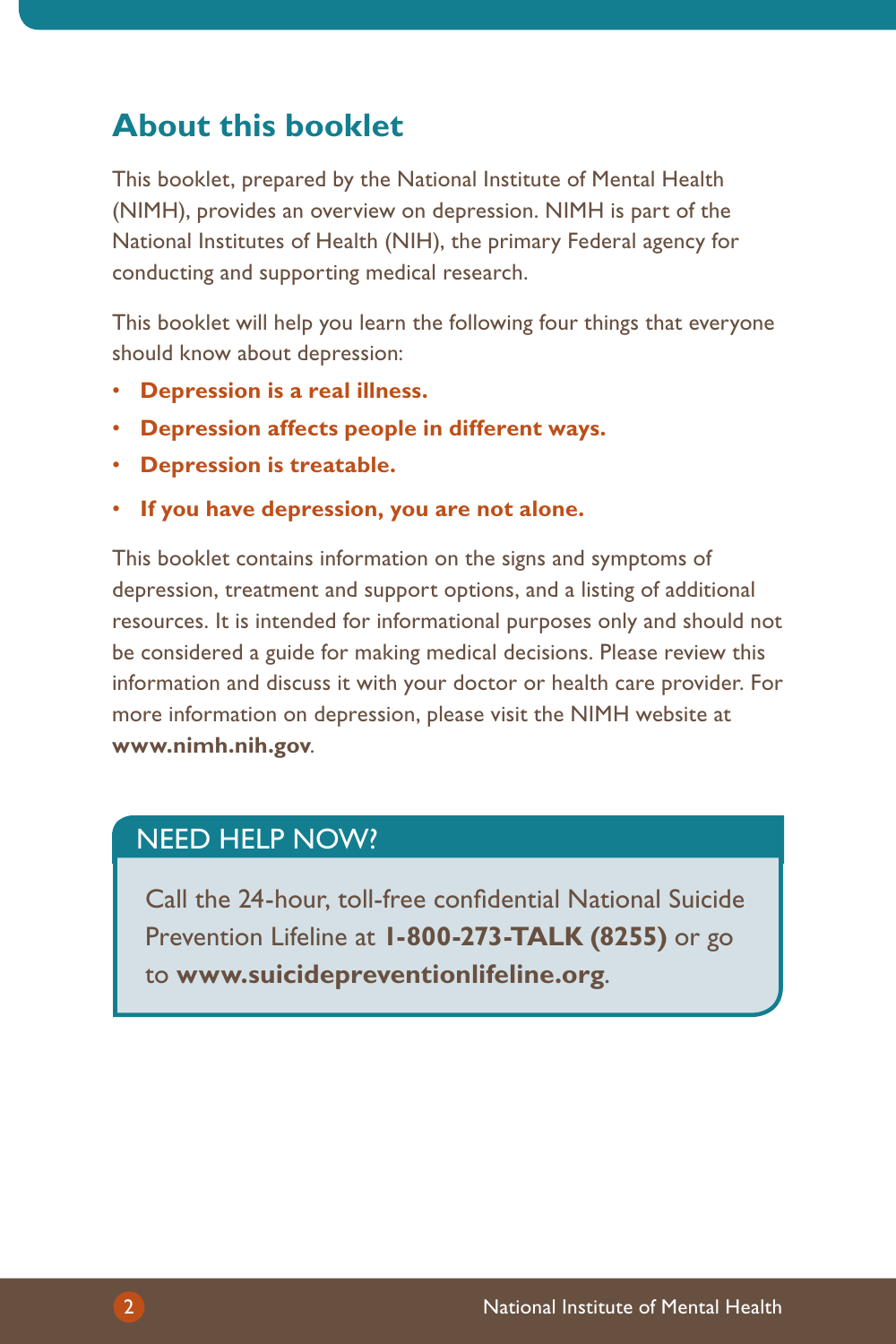<span id="page-4-0"></span>

*I'm a firefighter and ex-Marine. I should be able to deal with anything. But I was sleeping poorly and always in a bad mood. My work was suffering because I couldn't concentrate. I felt like I was just going through the motions and wondering what the point of it all was. I never considered that I might have an underlying condition. I figured this is just how life is.*

# **1. Depression is a real illness.**

Sadness is something we all experience. It is a normal reaction to difficult times in life and usually passes with a little time.

When a person has depression, it interferes with daily life and normal functioning. It can cause pain for both the person with depression and those who care about him or her. Doctors call this condition "depressive disorder," or "clinical depression." It is a real illness. It is not a sign of a person's weakness or a character flaw. You can't "snap out of" clinical depression. Most people who experience depression need treatment to get better.

# **Signs and Symptoms**

Sadness is only a small part of depression. Some people with depression may not feel sadness at all. Depression has many other symptoms, including physical ones. If you have been experiencing any of the following signs and symptoms for at least 2 weeks, you may be suffering from depression:

- Persistent sad, anxious, or "empty" mood
- Feelings of hopelessness, pessimism
- Feelings of guilt, worthlessness, helplessness
- Loss of interest or pleasure in hobbies and activities
- Decreased energy, fatigue, being "slowed down"
- Difficulty concentrating, remembering, making decisions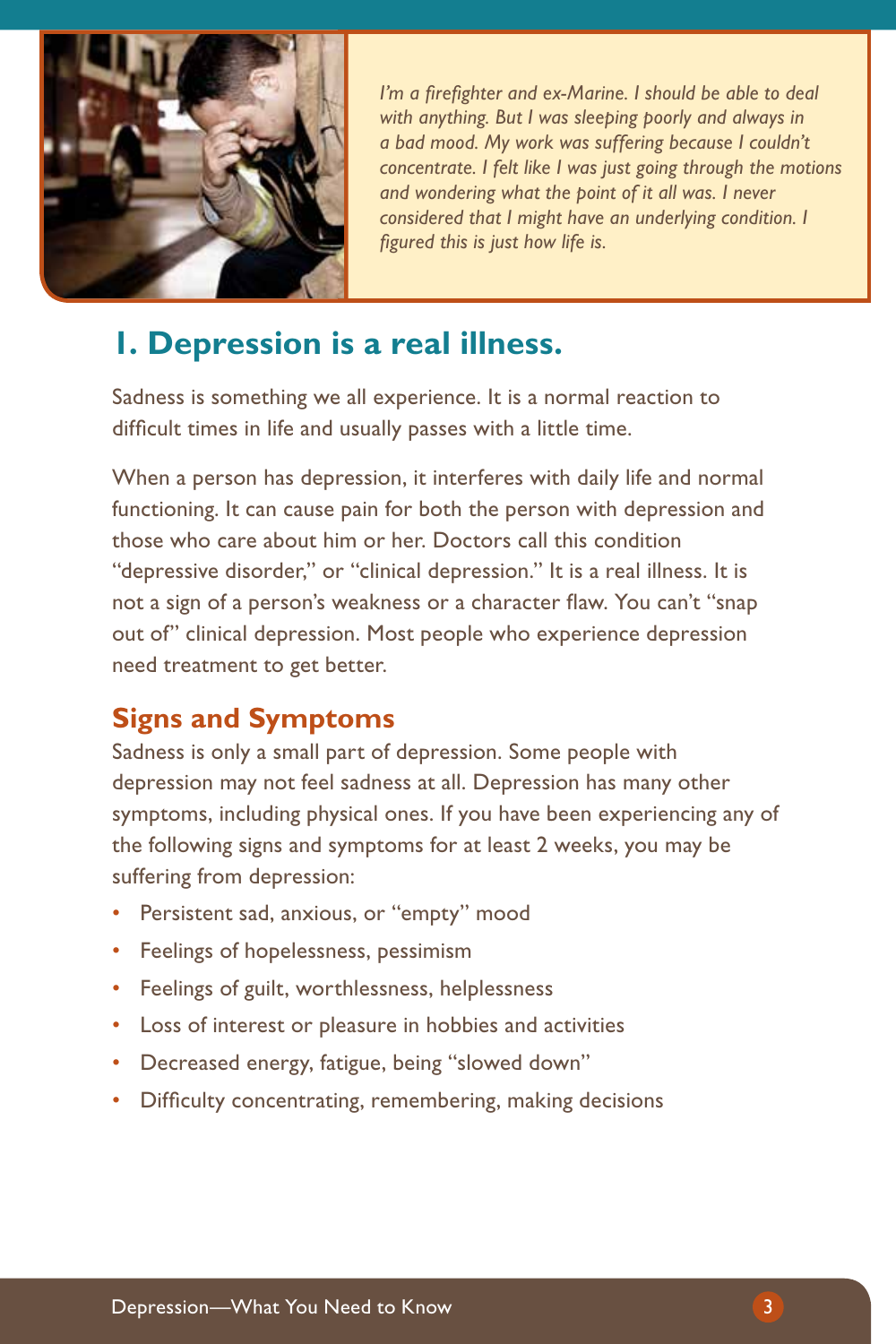- <span id="page-5-0"></span>• Difficulty sleeping, early-morning awakening, or oversleeping
- Appetite and/or weight changes
- Thoughts of death or suicide, suicide attempts
- Restlessness, irritability
- Persistent physical symptoms

### **Factors That Play a Role in Depression**



Many factors may play a role in depression, including genetics, brain biology and chemistry, and life events such as trauma, loss of a loved one, a difficult relationship, an early childhood experience, or any stressful situation.

Depression can happen at any age, but often begins in the teens or early 20s or 30s. Most chronic mood and

anxiety disorders in adults begin as high levels of anxiety in children. In fact, high levels of anxiety as a child could mean a higher risk of depression as an adult.

Depression can co-occur with other serious medical illnesses such as diabetes, cancer, heart disease, and Parkinson's disease. Depression can make these conditions worse and vice versa. Sometimes medications taken for these illnesses may cause side effects that contribute to depression. A doctor experienced in treating these complicated illnesses can help work out the best treatment strategy.

Research on depression is ongoing, and one day these discoveries may lead to better diagnosis and treatment. To learn more about current research, visit the NIMH website at **[www.nimh.nih.gov](http://www.nimh.nih.gov)**.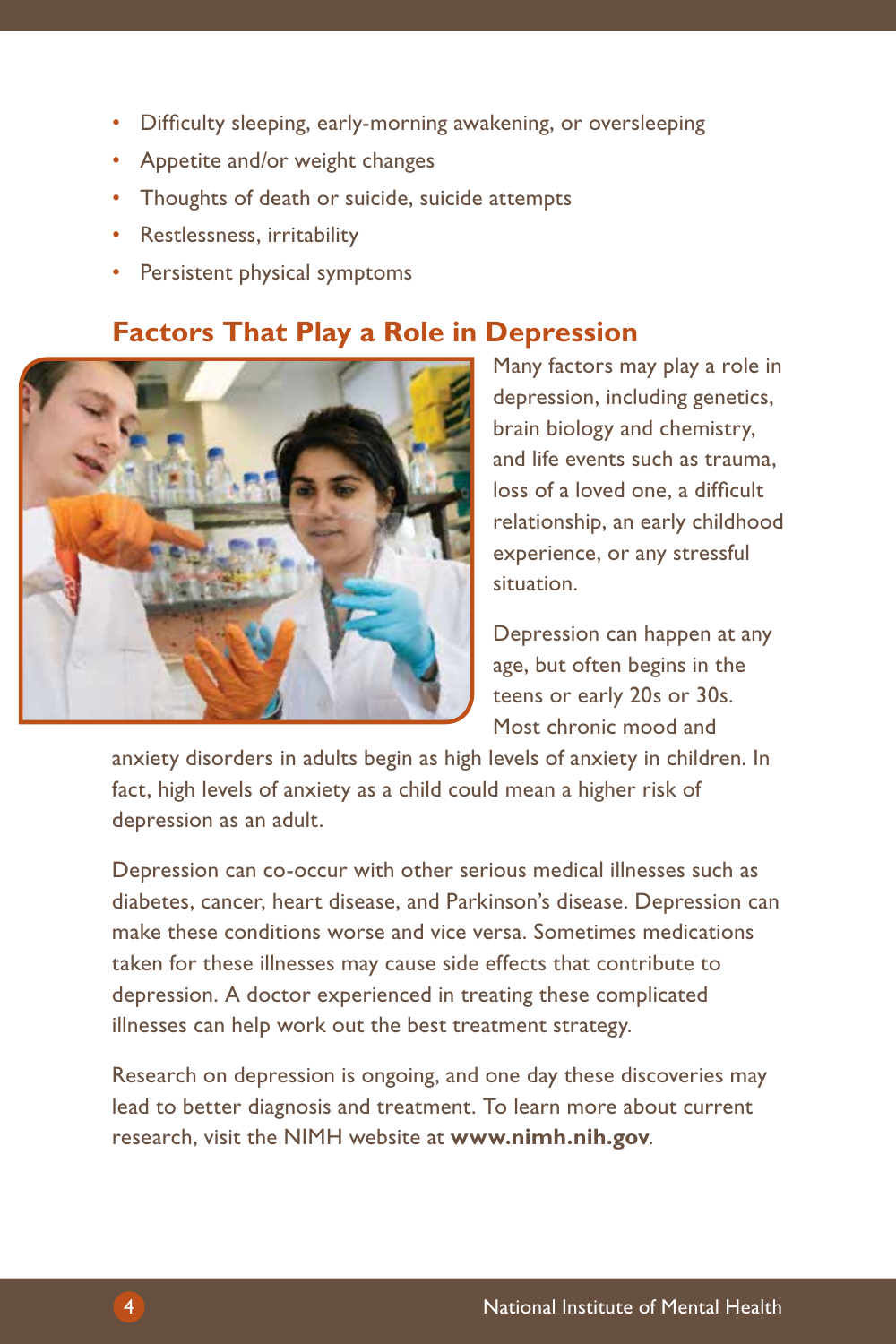# <span id="page-6-0"></span>TYPES OF DEPRESSION

There are several types of depressive disorders.

**Major depression:** Severe symptoms that interfere with the ability to work, sleep, study, eat, and enjoy life. An episode can occur only once in a person's lifetime, but more often, a person has several episodes.

**Persistent depressive disorder:** A depressed mood that lasts for at least 2 years. A person diagnosed with persistent depressive disorder may have episodes of major depression along with periods of less severe symptoms, but symptoms must last for 2 years.

Some forms of depression are slightly different, or they may develop under unique circumstances. They include:

**Psychotic depression,** which occurs when a person has severe depression plus some form of psychosis, such as having disturbing false beliefs or a break with reality (delusions), or hearing or seeing upsetting things that others cannot hear or see (hallucinations).

**Postpartum depression,** which is much more serious than the "baby blues" that many women experience after giving birth, when hormonal and physical changes and the new responsibility of caring for a newborn can be overwhelming. It is estimated that 10 to 15 percent of women experience postpartum depression after giving birth.

**Seasonal affective disorder (SAD),** which is characterized by the onset of depression during the winter months, when there is less natural sunlight. The depression generally lifts during spring and summer. SAD may be effectively treated with light therapy, but nearly half of those with SAD do not get better with light therapy alone. Antidepressant medication and psychotherapy can reduce SAD symptoms, either alone or in combination with light therapy.

**Bipolar disorder** is different from depression. The reason it is included in this list is because someone with bipolar disorder experiences episodes of extreme low moods (depression). But a person with bipolar disorder also experiences extreme high moods (called "mania").

You can learn more about many of these disorders on the NIMH website at **[www.nimh.nih.gov](http://www.nimh.nih.gov)**.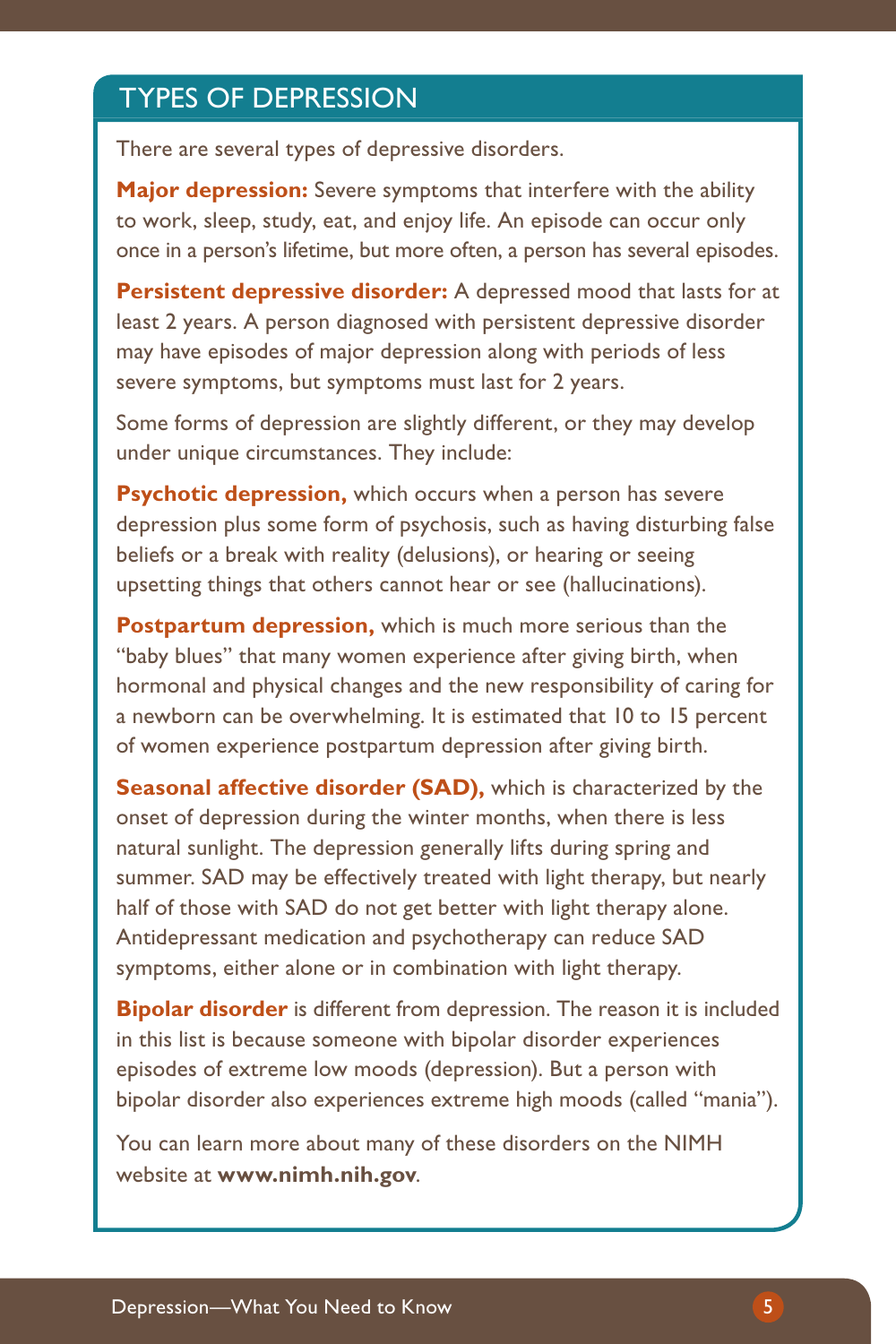# <span id="page-7-0"></span>**2. Depression affects people in different ways.**

Not everyone who is depressed experiences every symptom. Some people experience only a few symptoms. Some people have many. The severity and frequency of symptoms, and how long they last, will vary depending on the individual and his or her particular illness. Symptoms may also vary depending on the stage of the illness.



*My friends keep asking what's wrong with me. I have a great job and a wonderful family. But nothing seems fun anymore. I'm tired all the time. I'm trying to force myself to be interested in my kid's activities, but I'm just not anymore. I feel lonely, sad, and don't have the energy to get things done. I feel like I'm being a bad mom.*

#### **Women**

Women with depression do not all experience the same symptoms. However, women with depression typically have symptoms of sadness, worthlessness, and guilt.



*I'd drink and I'd drink just to get numb. I'd get numb to try to numb my head. You're talking many, many beers to get to that state when you can shut your head off. But then you wake up the next day, and it's still there. You have to deal with it. It doesn't just go away.*

Depression is more common among women than among men. Biological, lifecycle, hormonal, and psychosocial factors that are unique to women may be linked to their higher depression rate. For example, women are especially vulnerable to developing postpartum depression after giving birth, when hormonal and physical changes and the new responsibility of caring for a newborn can be overwhelming.

#### **Men**

Men often experience depression differently than women. While women with depression are more likely to have feelings of sadness, worthlessness, and excessive guilt, men are more likely to be very tired, irritable, lose interest in once-pleasurable activities, and have difficulty sleeping.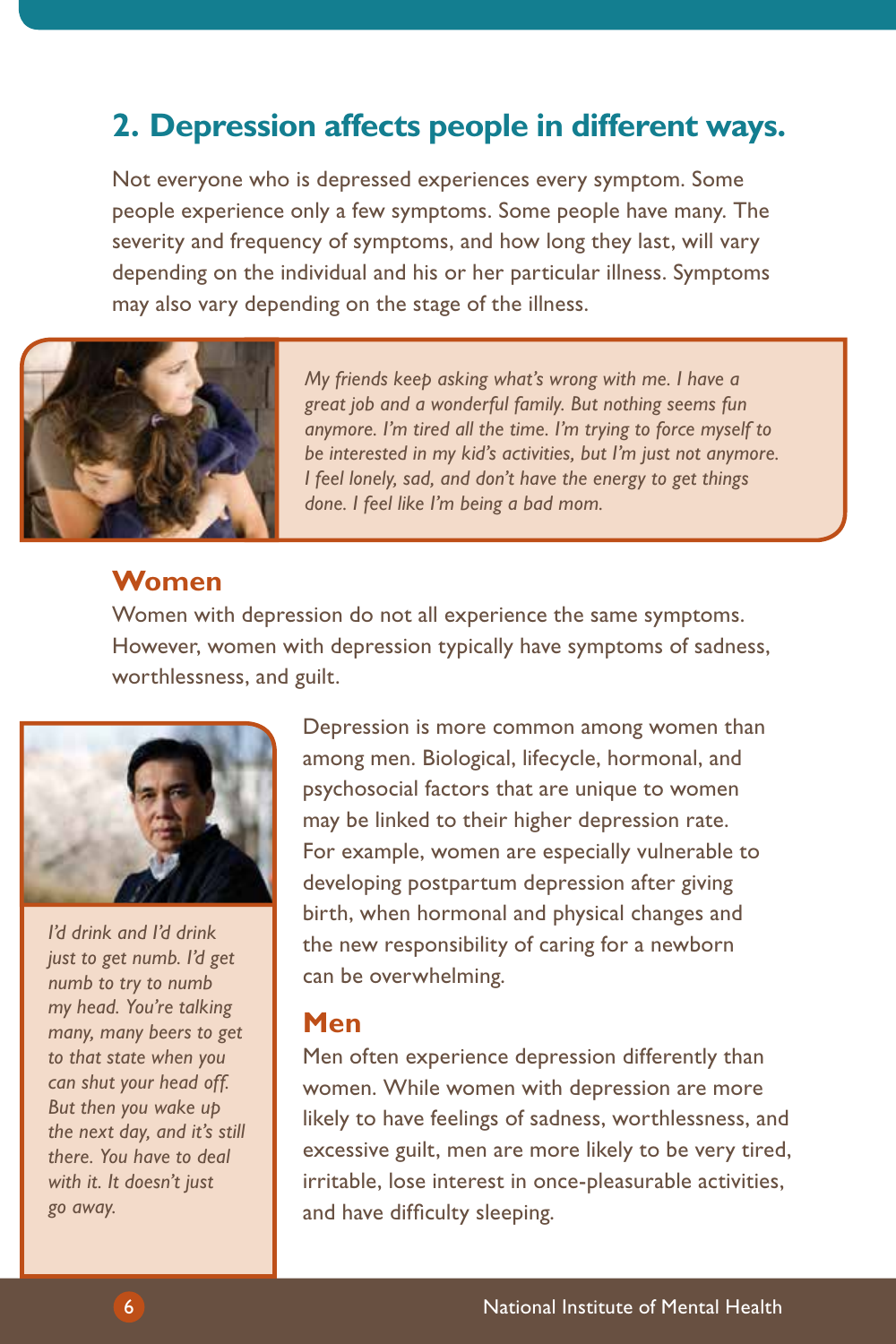<span id="page-8-0"></span>Men may turn to alcohol or drugs when they are depressed. They also may become frustrated, discouraged, irritable, angry, and sometimes abusive. Some men may throw themselves into their work to avoid talking about their depression with family or friends, or behave recklessly. And although more women attempt suicide, many more men die by suicide in the United States.

### **Children**

Before puberty, girls and boys are equally likely to develop depression. A child with depression may pretend to be sick, refuse to go to school, cling to a parent, or worry that a parent may die. Because normal behaviors vary from one childhood stage

to another, it can be difficult to tell whether a child is just going through a temporary "phase" or is suffering from depression. Sometimes the parents become worried about how the child's behavior has changed, or a teacher mentions that "your child doesn't seem to be himself." In such a case, if a visit to the child's pediatrician rules out physical symptoms, the doctor will probably suggest that the child be evaluated, preferably by a mental health professional who specializes in the treatment of children. Most chronic mood disorders, such as depression, begin as high levels of anxiety in children.

### **Teens**

The teen years can be tough. Teens are forming an identity apart from their parents, grappling with gender issues and emerging sexuality, and making independent decisions for the first time in their lives. Occasional bad moods are to be expected, but depression is different.



*I was constantly bullied, my heart was in the midst of being broken, and my grades were falling. The pain I suffered day after day, night after night was unbearable. I felt as if I was drowning. I hated myself. My mom was worried and took me to the doctor. My doctor diagnosed me with depression at the end of my junior year in high school. I needed help.*



*My son Timothy used to be an outgoing 9-year-old who loved school. Now he frequently complains of stomachaches and refuses to go to school. He yells at his younger sister a lot. He quit the soccer team and instead has stayed in his room playing video games.*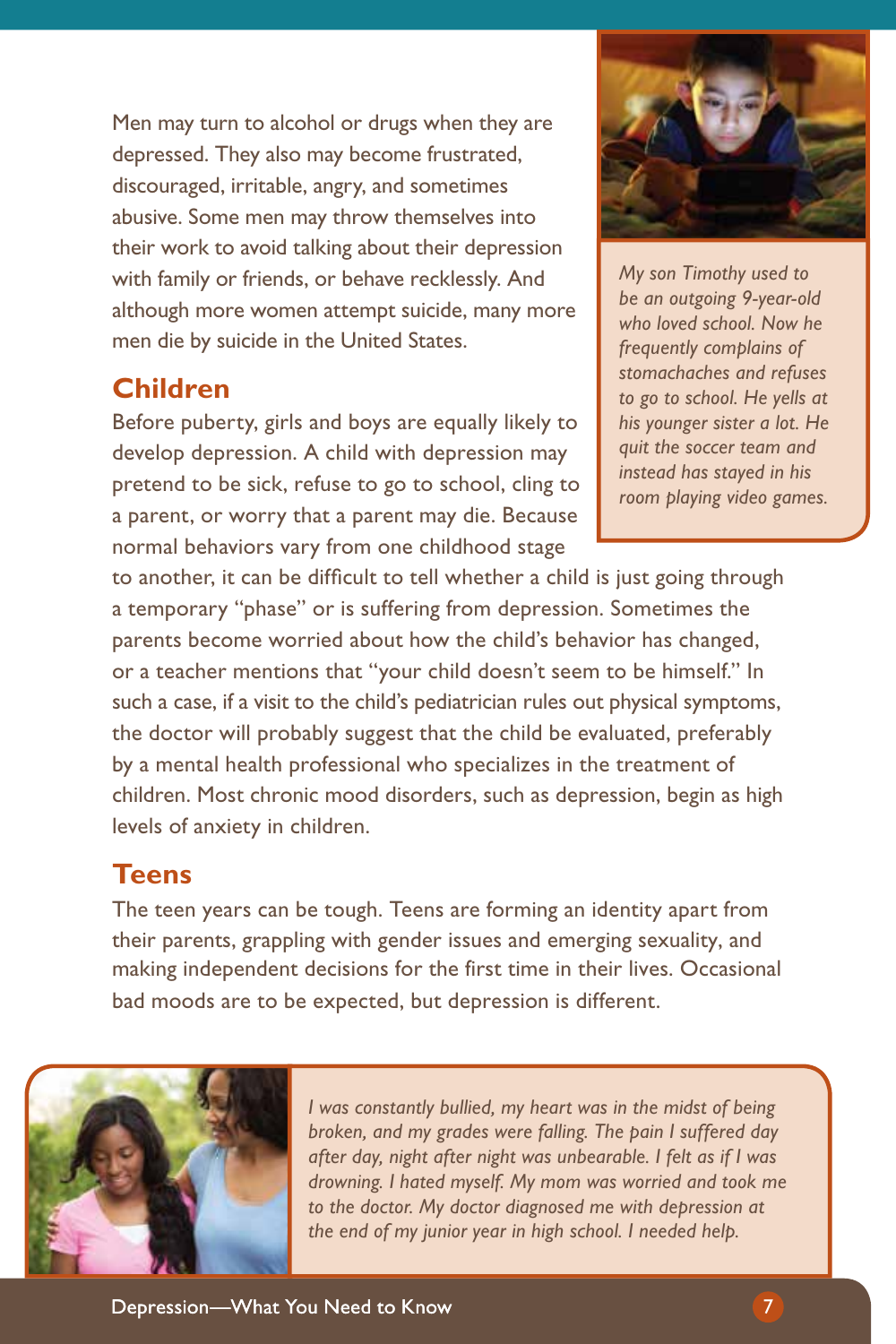Older children and teens with depression may sulk, get into trouble at school, be negative and irritable, and feel misunderstood. If you're unsure if an adolescent in your life is depressed or just "being a teenager," consider how long the symptoms have been present, how severe they are, and how different the teen is acting from his or her usual self. Teens with depression may also have other disorders such as anxiety, eating disorders, or substance abuse. They may also be at higher risk for suicide.

Children and teenagers usually rely on parents, teachers, or other caregivers to recognize their suffering and get them the treatment they need. Many teens don't know where to go for mental health treatment or believe that treatment won't help. Others don't get help because they think depression symptoms may be just part of the typical stress of school or being a teen. Some teens worry what other people will think if they seek mental health care.

# QUICK TIPS FOR TALKING TO YOUR DEPRESSED CHILD OR TEEN:

- **• Offer emotional support,** understanding, patience, and encouragement.
- **• Talk to your child,** not necessarily about depression, and listen carefully.
- **• Never discount the feelings your child expresses,** but point out realities and offer hope.
- **• Never ignore comments about suicide.**
- **• Remind your child that with time and treatment,** the depression will lift.

Depression often persists, recurs, and continues into adulthood, especially if left untreated. If you suspect a child or teenager in your life is suffering from depression, speak up right away.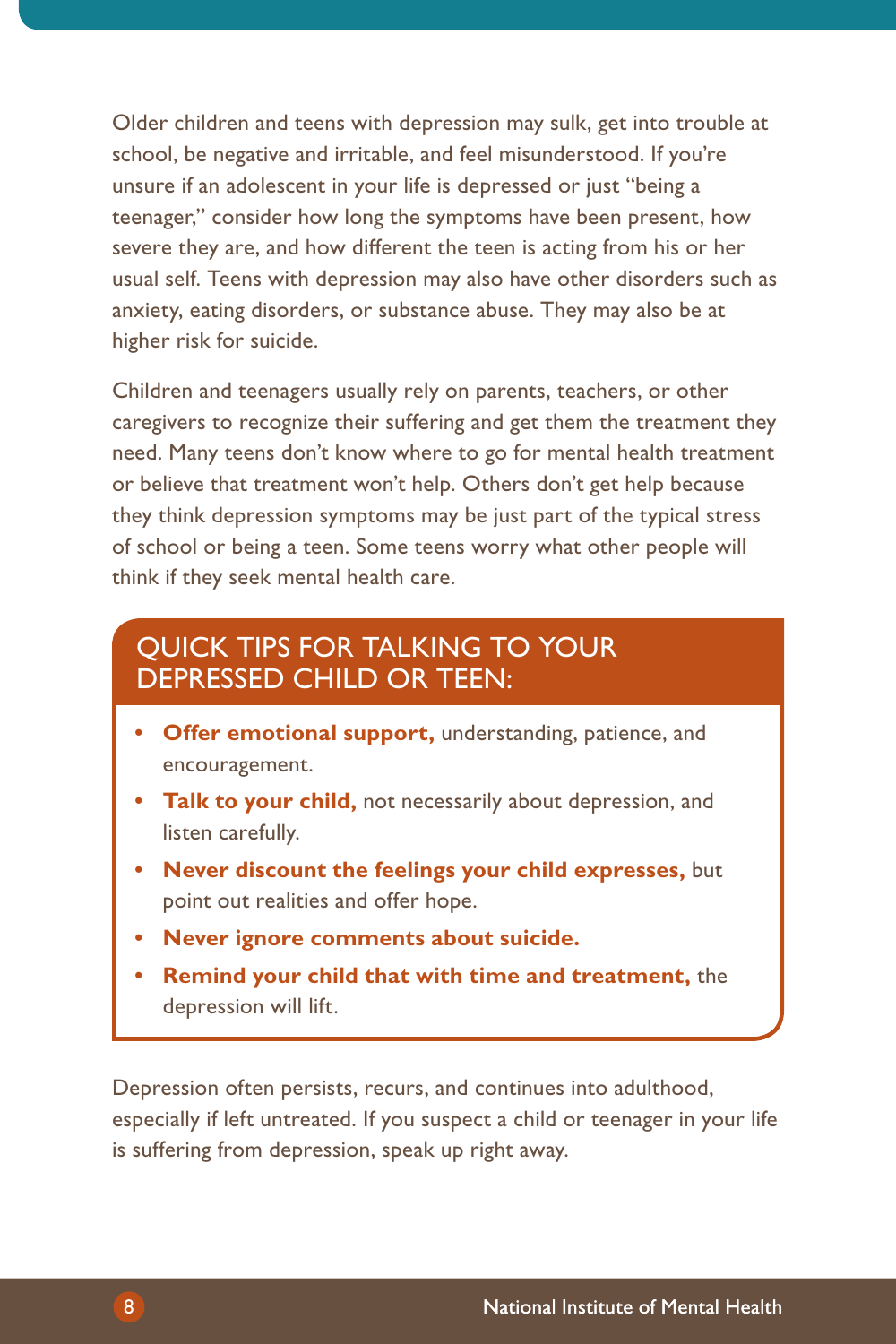<span id="page-10-0"></span>

*My mother is 68 years old, and I've noticed some changes.... She isn't interested in her favorite foods anymore. She has trouble sleeping at night and snaps at the grandchildren more than usual. She used to be pretty outgoing, but now she keeps to herself a lot.*

## **Older People**

Having depression for a long period of time is not a normal part of growing older. Most older adults feel satisfied with their lives, despite having more illnesses or physical problems. But depression in older adults may be difficult to recognize because they may show different, less obvious symptoms.

Sometimes older people who are depressed appear to feel tired, have trouble sleeping, or seem grumpy and irritable. Confusion or attention problems caused by depression can sometimes look like Alzheimer's disease or other brain disorders. Older adults also may have more medical conditions such as heart disease, stroke, or cancer, which may cause depressive symptoms. Or they may be taking medications with side effects that contribute to depression.

Some older adults may experience what doctors call vascular depression, also called arteriosclerotic depression or subcortical ischemic depression. Vascular depression may result when blood vessels become less flexible and harden over time, becoming constricted. The hardening of vessels prevents normal blood flow to the body's organs, including the brain. Those with vascular depression may have or be at risk for heart disease or stroke.

Sometimes it can be difficult to distinguish grief from major depression. Grief after loss of a loved one is a normal reaction and generally does not require professional mental health treatment. However, grief that is complicated and lasts for a very long time following a loss may require treatment.

Older adults who had depression when they were younger are more at risk for developing depression in late life than those who did not have the illness earlier in life.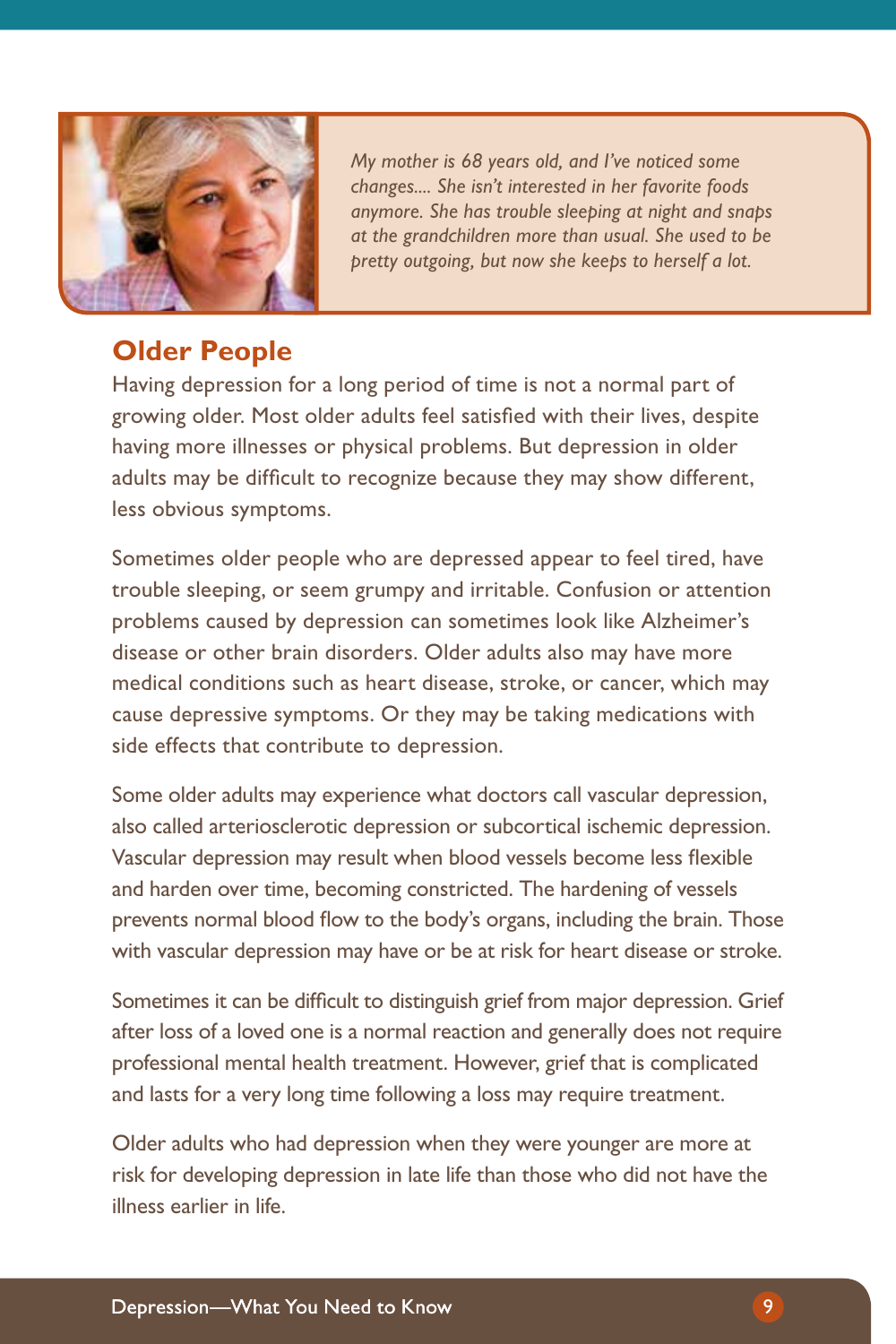# <span id="page-11-0"></span>**3. Depression is treatable.**

*My daily routine was shot. I didn't have the energy to do anything. I got up because the dog had to be walked and my wife needed to go to work. The day would go by, and I didn't know where it went. I wanted to get back to normal. I just wanted to be myself again. A friend noticed that something wasn't right. I talked to him about the time he had been really depressed and had gotten help from his doctor.* 

Depression, even the most severe cases, can be treated. The earlier treatment begins, the more effective it is. Most adults see an improvement in their symptoms when treated with antidepressant drugs, talk therapy (psychotherapy), or a combination of both.



**If you think you may have depression, start by making an appointment to see your doctor or health care provider.** This could be your primary doctor or a health provider who specializes in diagnosing and treating mental health conditions (psychologist or psychiatrist). Certain medications, and some medical conditions, such as viruses or a

thyroid disorder, can cause the same symptoms as depression. A doctor can rule out these possibilities by doing a physical exam, interview, and lab tests. If the doctor can find no medical condition that may be causing the depression, the next step is a psychological evaluation.

### QUICK TIP: MAKING AN APPOINTMENT

If you still need to make an appointment, here are some things you could say during the first call: "I haven't been myself lately, and I'd like to talk to the provider about it," or "I think I might have depression, and I'd like some help."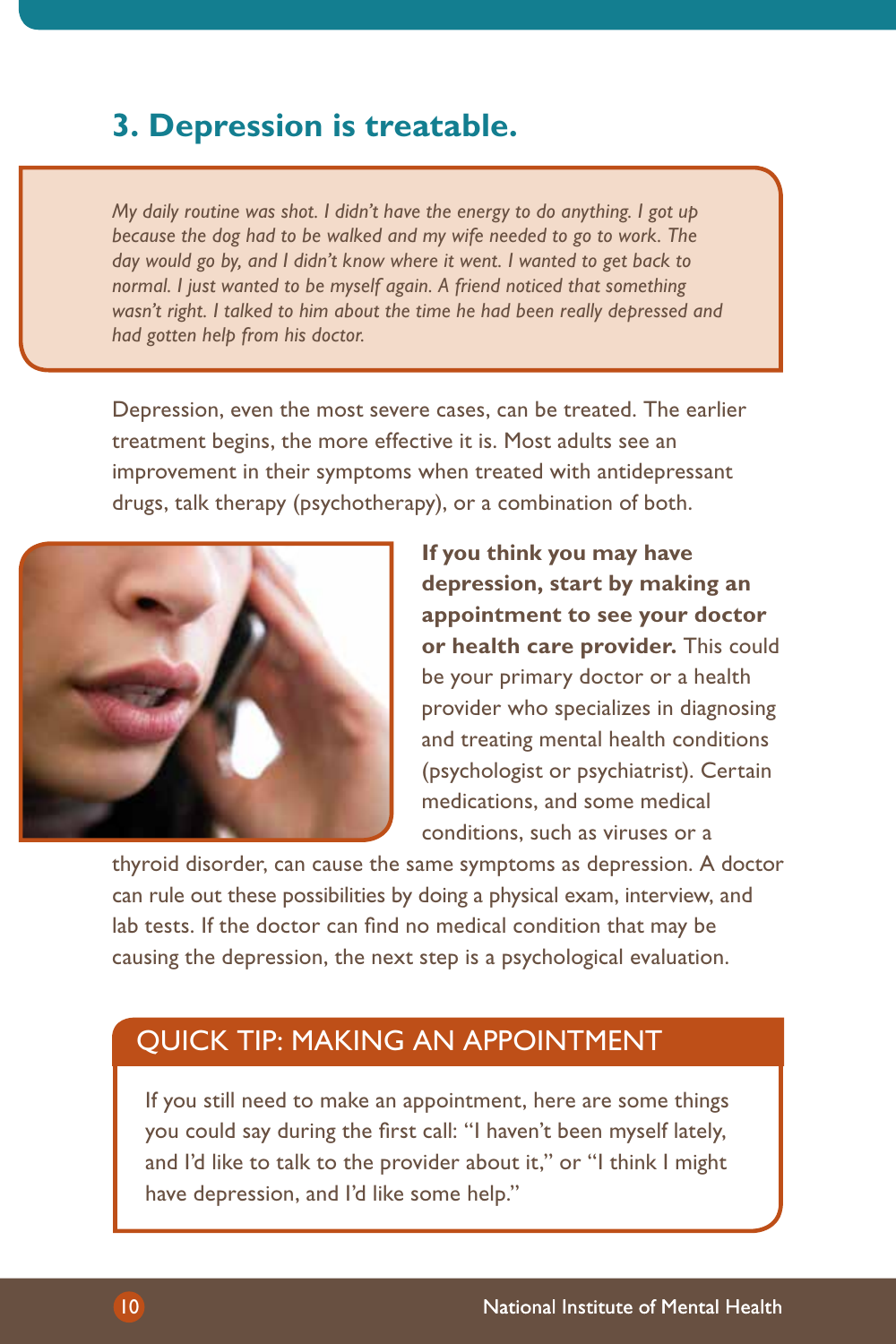# <span id="page-12-0"></span>**Talking to Your Doctor**

How well you and your doctor talk to each other is one of the most important parts of getting good health care. But talking to your doctor isn't always easy. It takes time and effort on your part as well as your doctor's.

To prepare for your appointment, make a list of:

- **• Any symptoms you've had,** including any that may seem unrelated to the reason for your appointment
	- ▶ When did your symptoms start?
	- ▶ How severe are your symptoms?
	- ▶ Have the symptoms occurred before?
	- ▶ If the symptoms have occurred before, how were they treated?
- **• Key personal information,** including any major stresses or recent life changes
- **• All medications, vitamins,** or other supplements that you're taking, including how much and how often
- **• Questions to ask** your health provider

If you don't have a primary doctor or are not at ease with the one you currently see, now may be the time to find a new doctor. Whether you just moved to a new city, changed insurance providers, or had a bad experience with your doctor or medical staff, it is worthwhile to spend time finding a doctor you can trust.

## **Tests and Diagnosis**

Your doctor or health care provider will examine you and talk to you at the appointment. Your doctor may do a physical exam and ask questions about your health and symptoms. There are no lab tests that can specifically diagnose depression, but your doctor may also order some lab tests to rule out other conditions.

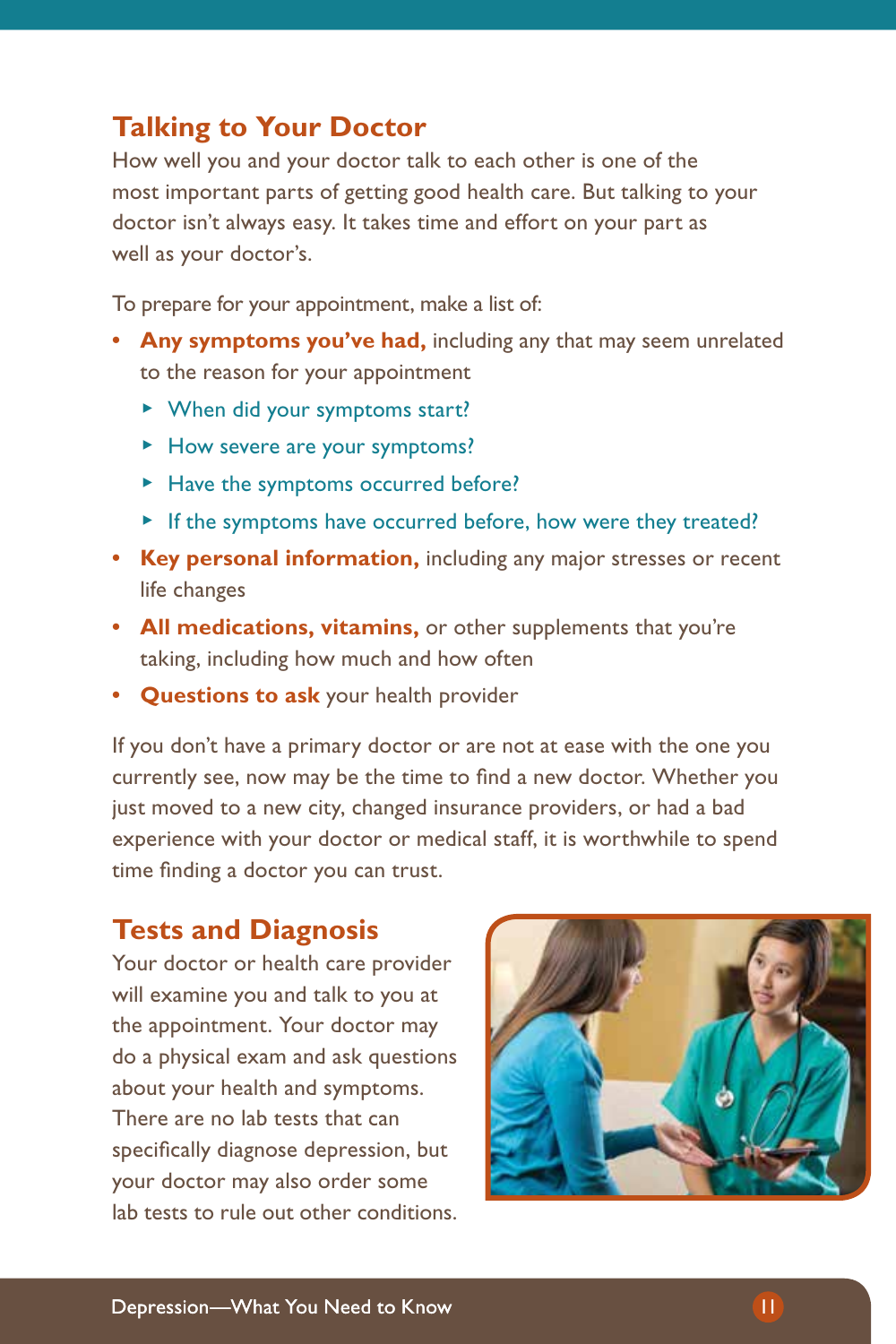<span id="page-13-0"></span>Ask questions if the doctor's explanations or instructions are unclear, bring up problems even if the doctor doesn't ask, and let the doctor know if you have concerns about a particular treatment or change in your daily life.

Your doctor may refer you to a mental health professional, such as a psychiatrist, psychologist, social worker, or mental health counselor, who should discuss with you any family history of depression or other mental disorder, and get a complete history of your symptoms. The mental health professional may also ask if you are using alcohol or drugs, and if you are thinking about death or suicide. If your doctor does not refer you to a mental health professional or you feel your concerns were not adequately addressed, call or visit the website for your health insurance provider, Medicare (**[www.medicare.gov/](http://www.medicare.gov/)**), or Medicaid (**<http://medicaid.gov/>**). You can also try searching in the Substance Abuse and Mental Health Services Administration's (SAMHSA) Behavioral Health Treatment Services Locator (**<https://findtreatment.samhsa.gov/>**) or one of the other resources listed at the end of this booklet to find one.

# NEED HELP NOW?

Call the 24-hour, toll-free confidential National Suicide Prevention Lifeline at **1-800-273-TALK (8255)** or go to **[www.suicidepreventionlifeline.org](http://www.suicidepreventionlifeline.org)**.

### **Treatment**

Depression is treated with medicines, talk therapy (where a person

*I called my doctor and talked about how I was feeling. She had me come in for a checkup and gave me the name of a specialist who is an expert in treating depression.*

talks with a trained professional about his or her thoughts and feelings; sometimes called "psychotherapy"), or a combination of the two. Remember: No two people are affected the same way by depression. There is no "one-size-fits-all" for treatment. It may take some trial and error to find the treatment that works best for you.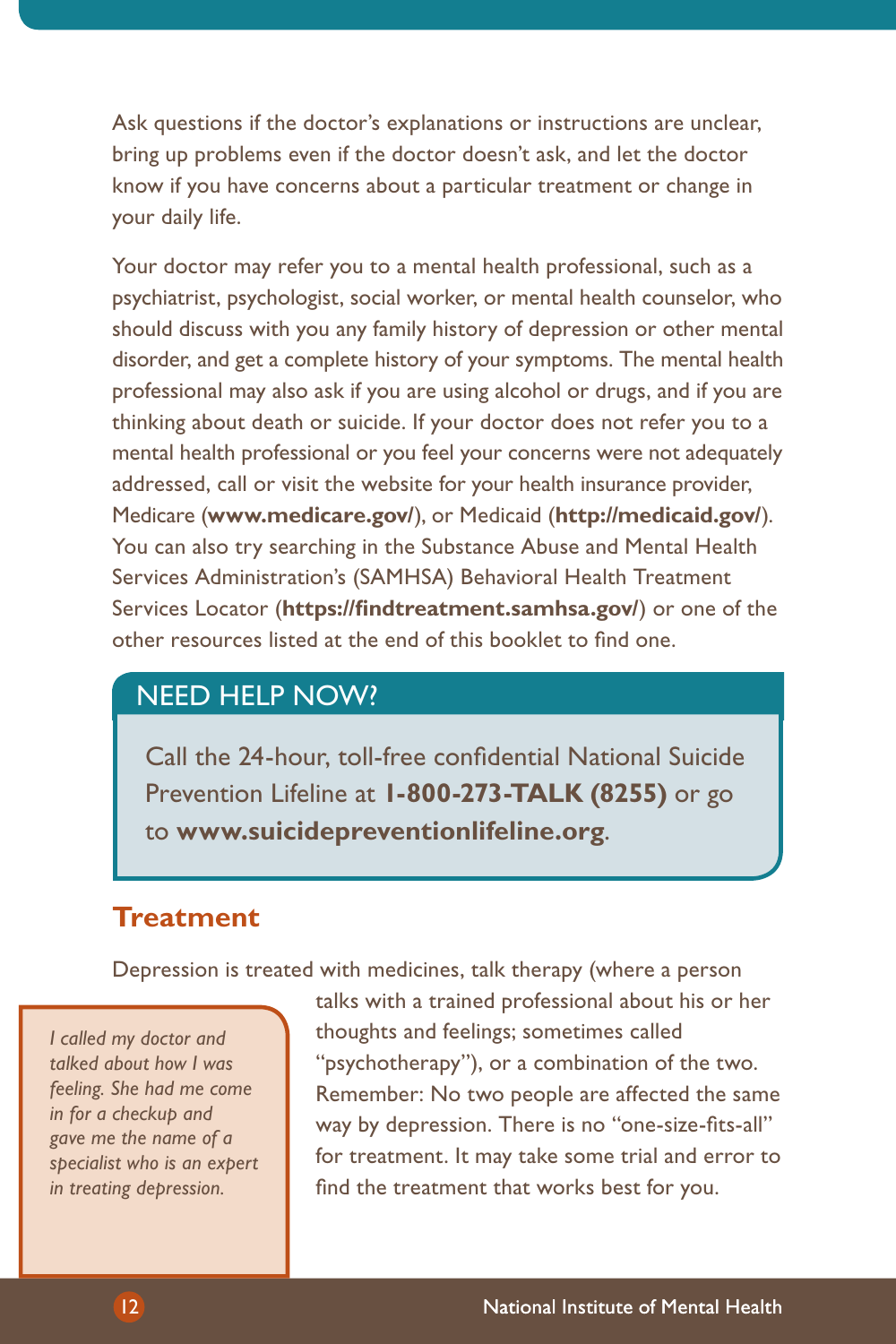<span id="page-14-0"></span>

#### **MEDICATIONS**

# QUICK TIP: MEDICATIONS

Because information about medications is always changing, the following section may not list all the types of medications available to treat depression. Check the Food and Drug Administration (FDA) website (**[www.fda.gov](http://www.fda.gov)**) for the latest news and information on warnings, patient medication guides, or newly approved medications.

Antidepressants are medicines that treat depression. They may help improve the way your brain uses certain chemicals that control mood or stress.

There are several types of antidepressants:

- Selective serotonin reuptake inhibitors (SSRI)
- Serotonin and norepinephrine reuptake inhibitors (SNRI)
- Tricyclic antidepressants (TCA)
- Monoamine oxidase inhibitors (MAOI)

There are other antidepressants that don't fall into any of these categories and are considered unique, such as Mirtazapine and Bupropion.

Although all antidepressants can cause side effects, some are more likely to cause certain side effects than others. You may need to try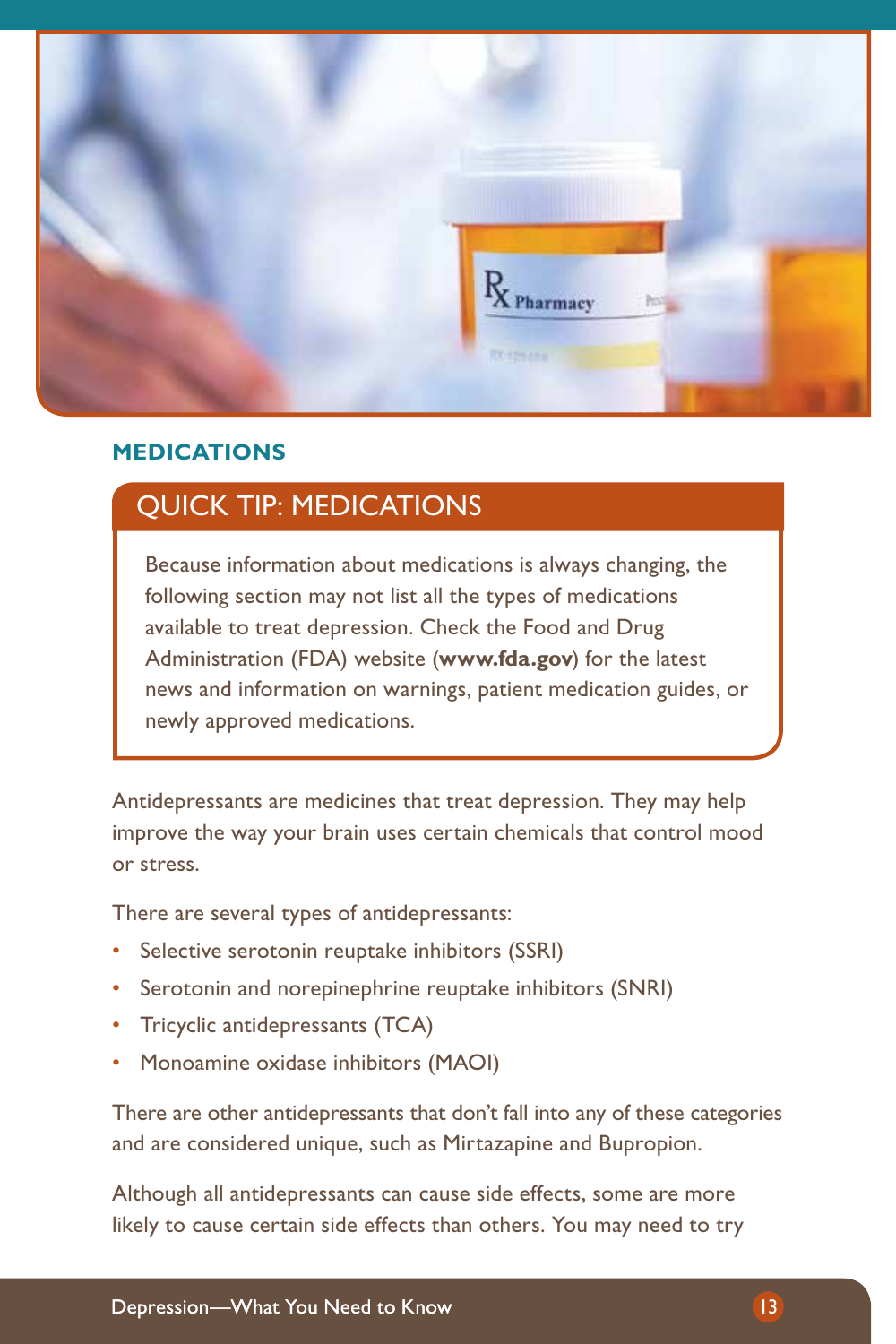several different antidepressant medicines before finding the one that improves your symptoms and has side effects that you can manage.

Most antidepressants are generally safe, but the U.S. Food and Drug Administration (FDA) requires that all antidepressants carry black box warnings, the strictest warnings for prescriptions. In some cases, children, teenagers, and young adults under age 25 may experience an increase in suicidal thoughts or behavior when taking antidepressants, especially in the first few weeks after starting or when the dose is changed. The warning also says that patients of all ages taking antidepressants should be watched closely, especially during the first few weeks of treatment.

Common side effects listed by the FDA for antidepressants are:

- Nausea and vomiting
- Weight gain
- Diarrhea
- Sleepiness
- Sexual problems

Other more serious but much less common side effects listed by the FDA for antidepressant medicines can include seizures, heart problems, and an imbalance of salt in your blood, liver damage, suicidal thoughts, or serotonin syndrome (a life-threatening reaction where your body makes too much serotonin). Serotonin syndrome can cause shivering, diarrhea, fever, seizures, and stiff or rigid muscles.

# IF YOU ARE HAVING SUICIDAL THOUGHTS

or other serious side effects like seizures or heart problems while taking antidepressant medicines, contact your doctor immediately.

The National Suicide Prevention Lifeline is available at **1-800-273-TALK (8255),** or you can visit **[www.suicidepreventionlifeline.org](http://www.suicidepreventionlifeline.org)**.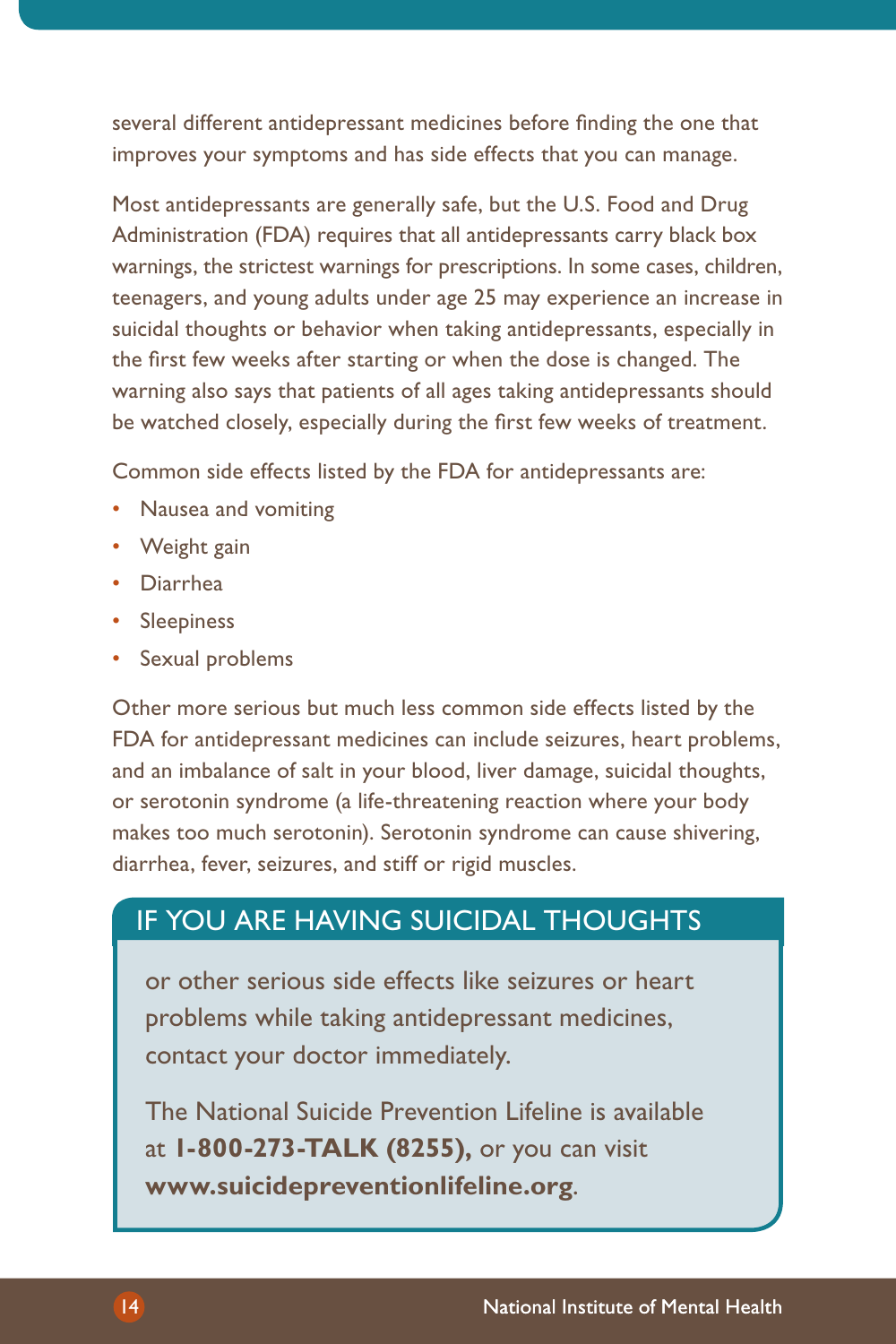

Your doctor may have you see a talk therapist in addition to taking medicine. Ask your doctor about the benefits and risks of adding talk therapy to your treatment. Sometimes talk therapy alone may be the best treatment for you.

#### HOW SHOULD ANTIDEPRESSANTS BE TAKEN?

People taking antidepressants need to follow their doctor's directions. The medication should be taken in the right dose for the right amount of time. It can take 3 or 4 weeks until the medicine takes effect. Some people take the medications for a short time, and some people take them for much longer periods. People with long-term or severe depression may need to take medication for a long time.

Once a person is taking antidepressants, it is important not to stop taking them without the help of a doctor. Sometimes people taking antidepressants feel better and stop taking the medication too soon, and the depression may return. When it is time to stop the medication, the doctor will help the person slowly and safely decrease the dose. It's important to give the body time to adjust to the change. People don't get addicted, or "hooked," on the medications, but stopping them abruptly can cause withdrawal symptoms. If a medication does not work, it may be helpful to be open to trying another one.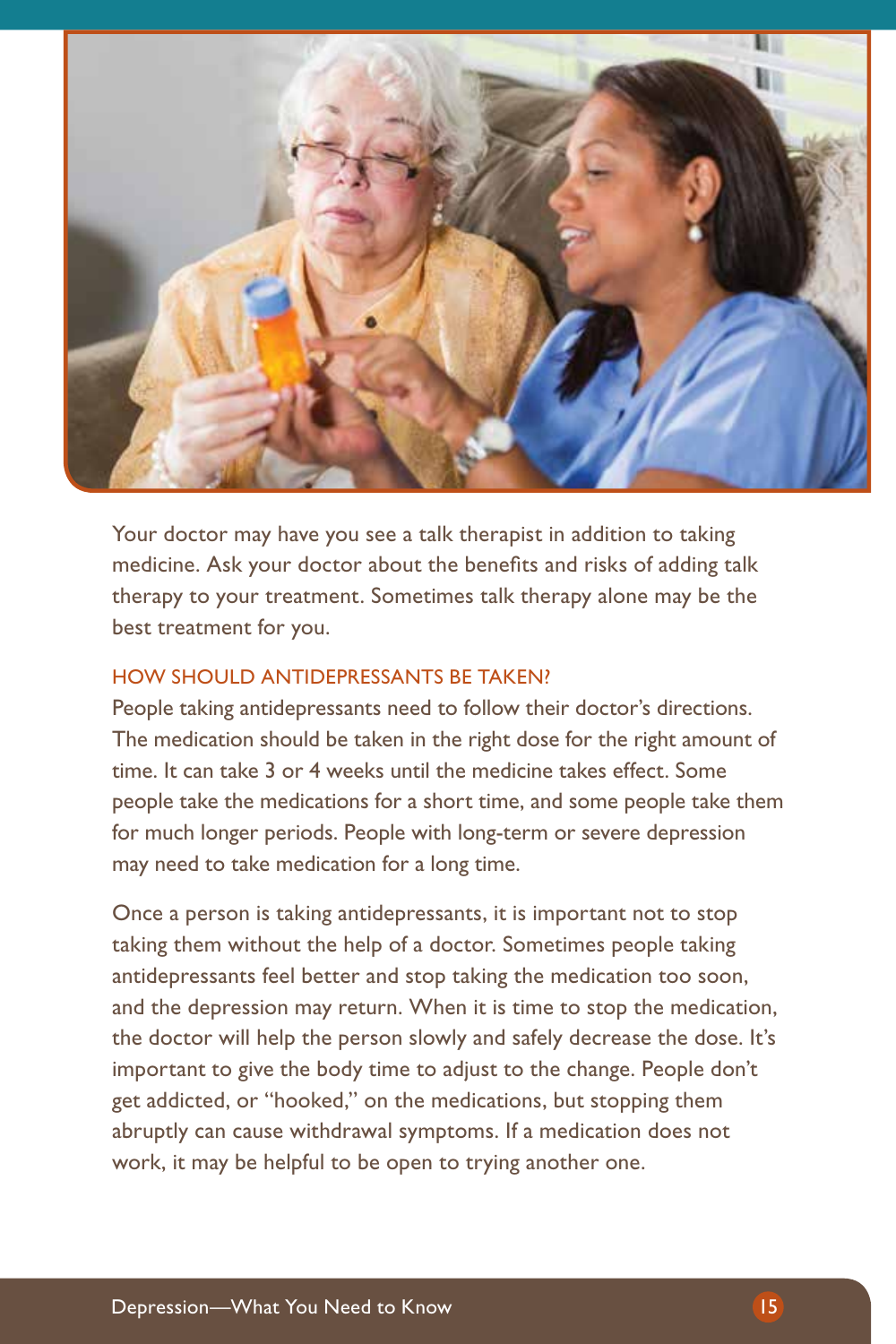# FDA WARNING ON ANTIDEPRESSANTS

Antidepressants are generally considered safe, but some studies have suggested that they may have unintentional effects, especially in young people. The FDA adopted a "black box" warning label—the most serious type of warning—on all antidepressant medications. The warning says there is an increased risk of suicidal thinking or suicide attempts in children, adolescents, and young adults up through age 24.

The warning also says that patients of all ages taking antidepressants should be watched closely, especially during the first few weeks of treatment. Possible side effects to look for are depression that gets worse, suicidal thinking or behavior, or any unusual changes in behavior such as trouble sleeping, agitation, or withdrawal from normal social situations. Families and caregivers should report any changes to the doctor.

Finally, the FDA has warned that combining the newer SSRI or SNRI antidepressants with one of the commonly used "triptan" medications used to treat migraine headaches could cause a life-threatening illness called "serotonin syndrome." A person with serotonin syndrome may be agitated, have hallucinations (see or hear things that are not real), have a high temperature, or have unusual blood pressure changes. Serotonin syndrome is usually associated with the older antidepressants called MAOIs, but it can happen with the newer antidepressants as well, if they are mixed with the wrong medications.

The benefits of antidepressant medications may outweigh their risks to children and adolescents with depression. To find the latest information, talk to your doctor and visit **[www.fda.gov](http://www.fda.gov)**.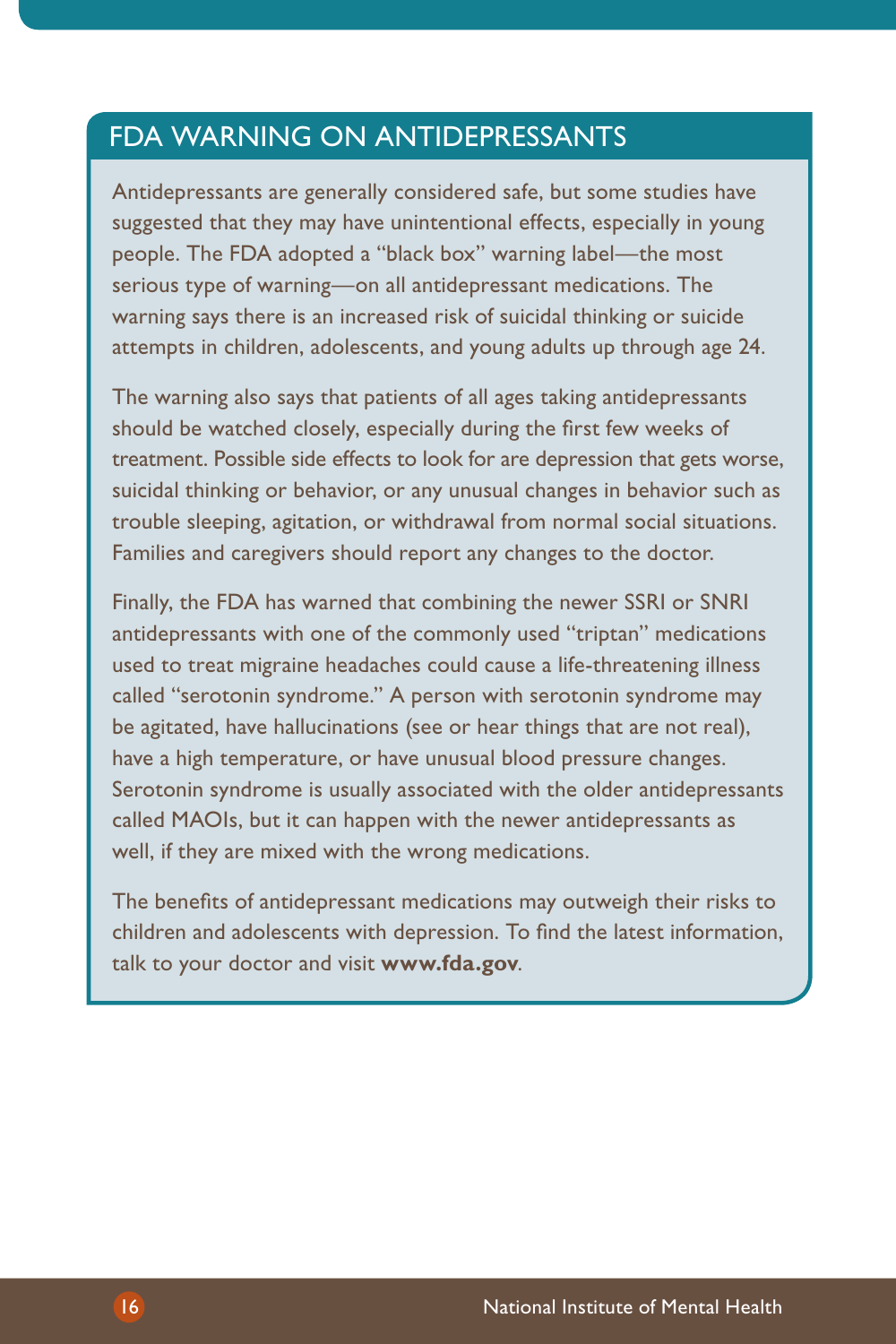

#### ARE HERBAL MEDICINES USED TO TREAT DEPRESSION?

You may have heard about an herbal medicine called St. John's wort. St. John's wort is an herb. Its flowers and leaves are used to make medicine. It is one of the top-selling botanical products in the United States. But St. John's wort is not a proven therapy for depression. The FDA has not approved its use as an over-the-counter or prescription medicine for depression, and there are serious concerns about its safety and effectiveness.

Taking St. John's wort can weaken many prescription medicines, such as:

- **Antidepressants**
- Birth control pills
- Cyclosporine, which prevents the body from rejecting transplanted organs
- Digoxin, a heart medication
- Some HIV drugs
- Some cancer medications
- Medications used to thin the blood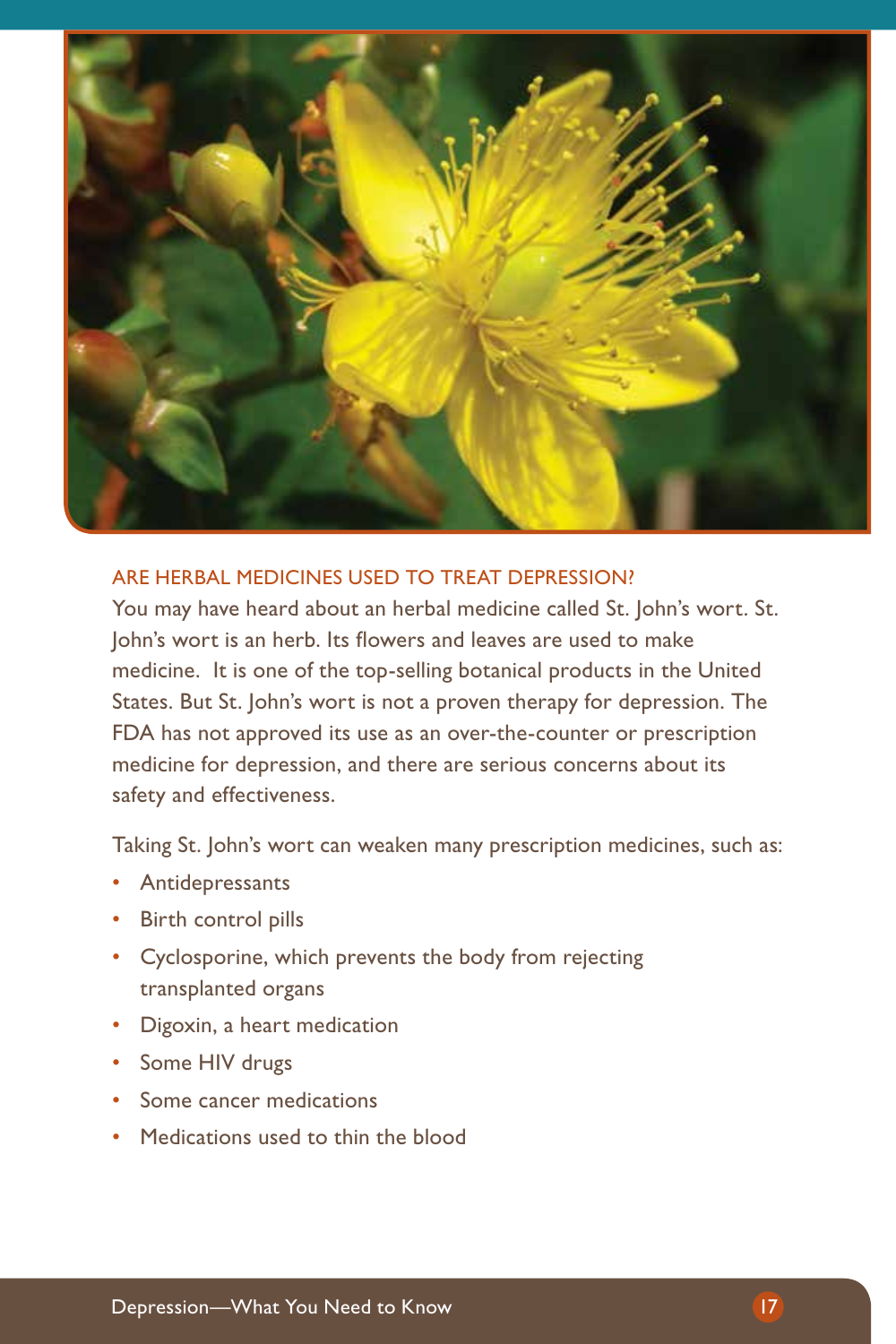# QUICK TIP: IF YOU ARE CONSIDERING ST. JOHN'S WORT FOR DEPRESSION

- *• Do not use St. John's wort to replace conventional care or to postpone seeing a health care provider. If not adequately treated, depression can become severe.*
- Keep in mind that dietary supplements can cause medical problems if not used correctly or if used in large amounts, and some may interact with medications you take. Your health care provider can advise you.
- Many dietary supplements have not been tested in pregnant women, nursing mothers, or children. Little safety information on St. John's wort for pregnant women or children is available, so it is especially important to talk with health experts if you are pregnant or nursing or are considering giving a dietary supplement to a child.
- Tell all your health care providers about any complementary health approaches you use. Give them a full picture of what you do to manage your health.

For more information, please visit the website for the National Center for Complementary and Integrative Health at **[https://](https://nccih.nih.gov/) [nccih.nih.gov/](https://nccih.nih.gov/)**.

For more information on medications for depression, please visit the FDA website at **[www.fda.gov](http://www.fda.gov)**. You can also find information on drugs, supplements, and herbal information on the National Library of Medicine's Medline Plus website (**[www.nlm.nih.gov/medlineplus/](http://www.nlm.nih.gov/medlineplus/druginformation.html) [druginformation.html](http://www.nlm.nih.gov/medlineplus/druginformation.html)**).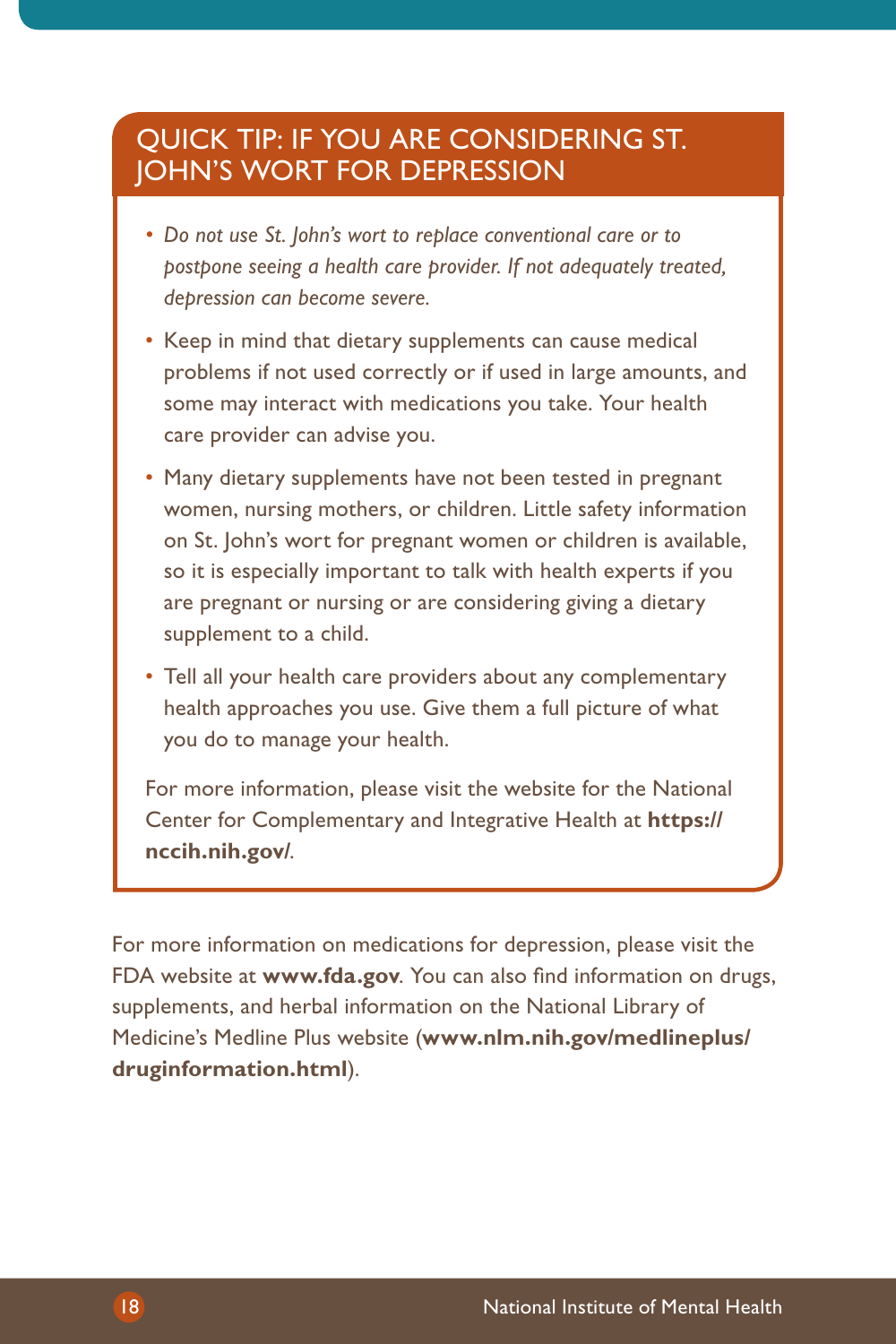<span id="page-20-0"></span>

#### **TALK THERAPY ("PSYCHOTHERAPY")**

Several types of psychotherapy—or "talk therapy"—can help people with depression.

There are several types of psychotherapies that may be effective in treating depression. Examples include cognitive-behavioral therapy, interpersonal therapy, and problem-solving therapy.

#### COGNITIVE-BEHAVIORAL THERAPY (CBT)

CBT can help an individual with depression change negative thinking. It can help you interpret your environment and interactions in a positive, realistic way. It may also help you recognize things that may be contributing to the depression and help you change behaviors that may be making the depression worse.

*Now I'm seeing the specialist on a regular basis for "talk therapy," which helps me learn ways to deal with this illness in my everyday life, and I'm taking medicine for depression. I'm starting to feel more like myself again. Without treatment, I felt like everything was dark as if I was looking at life through tinted glasses. Treatment is helping it clear.*

#### INTERPERSONAL THERAPY (IPT)

IPT is designed to help an individual understand and work through troubled relationships that may cause the depression or make it worse. When a behavior is causing problems, IPT may help you change the behavior. In IPT, you explore major issues that may add to your depression, such as grief, or times of upheaval or transition.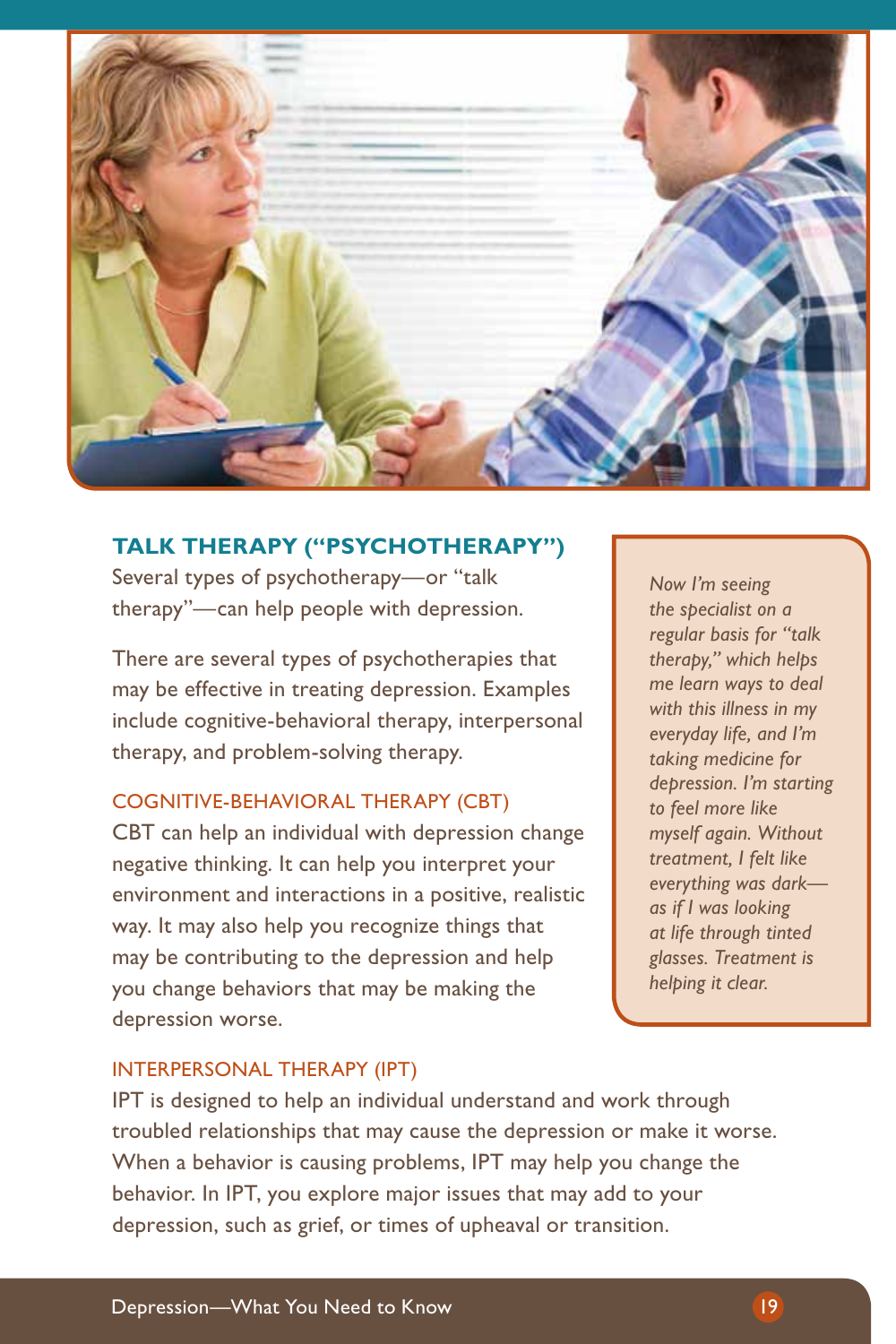#### <span id="page-21-0"></span>PROBLEM-SOLVING THERAPY (PST)

PST can improve an individual's ability to cope with stressful life experiences. It is an effective treatment option, particularly for older adults with depression. Using a step-by-step process, you identify problems and come up with realistic solutions. It is a short-term therapy and may be conducted in an individual or group format.

For mild to moderate depression, psychotherapy may be the best option. However, for severe depression or for certain people, psychotherapy may not be enough. For teens, a combination of medication and psychotherapy may be the most effective approach to treating major depression and reducing the chances of it coming back. Another study looking at depression treatment among older adults found that people who responded to initial treatment of medication and IPT were less likely to have recurring depression if they continued their combination treatment for at least 2 years.

More information on psychotherapy is available on the NIMH website at **[www.nimh.nih.gov/health/topics/psychotherapies/index.shtml](http://www.nimh.nih.gov/health/topics/psychotherapies/index.shtml)**.

#### **COMPUTER AND/OR INTERNET-BASED THERAPIES**

*Meredith made a cup of coffee and settled into the living room sofa, then she clicked on an icon on her laptop. Hundreds of miles away, her face popped up on her therapist's computer monitor; he smiled back on her computer screen.*



Your therapist could be only a mouse click or email away. There are many therapy programs available online or on the computer (e.g., DVDs, CDs), and some research shows that Internet-based therapies may be just as helpful as face-to-face. But results can vary from program to program and each program is different.

Many of these therapies are based on the two main types of psychotherapies—CBT and IPT. But they may be in different formats.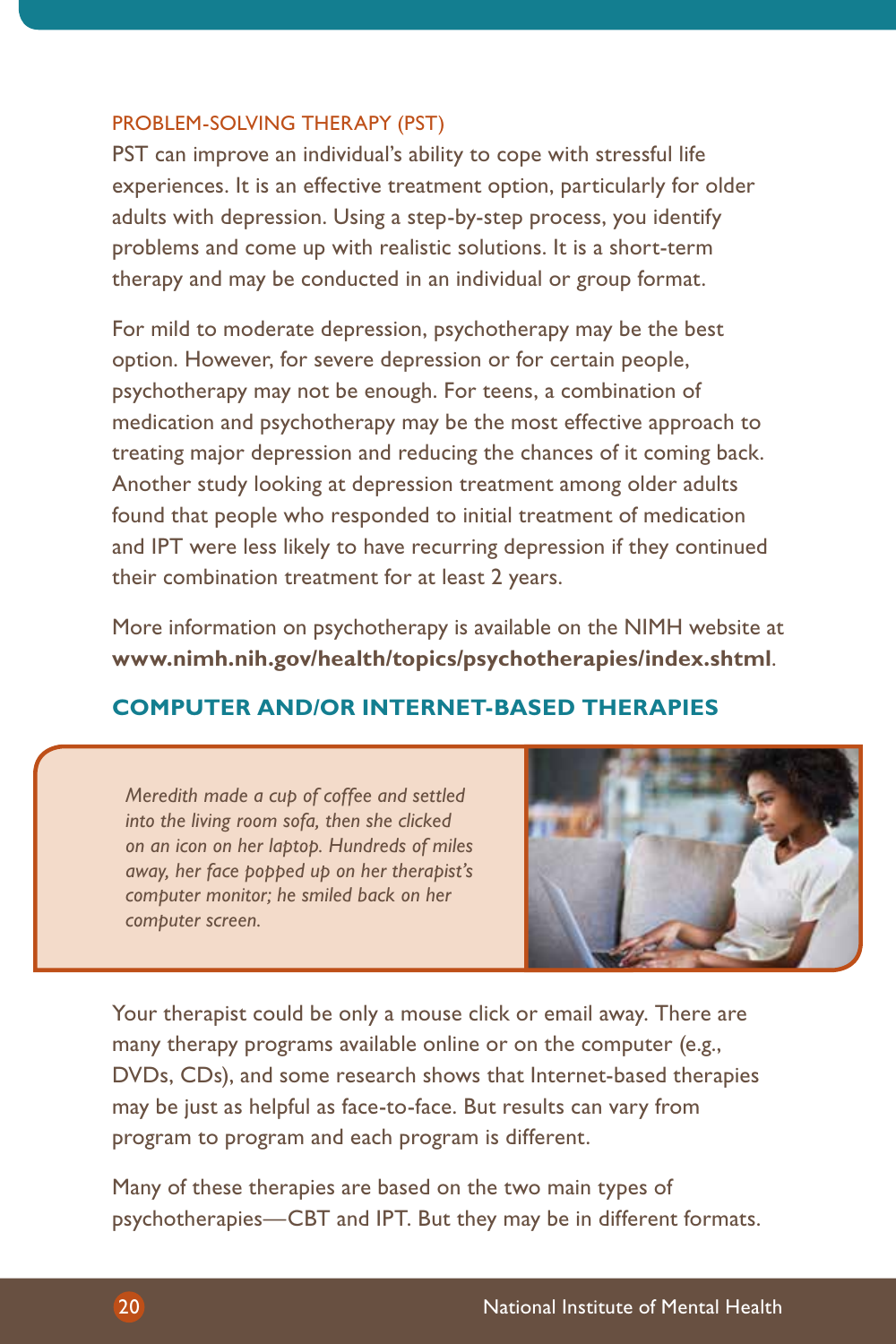For example, you might learn from materials online and get support from your therapist by email. It could be a video conferencing session that progresses much like a face-to-face session. Or you may use a computer program with video, quizzes, and other features with very little contact with a therapist. Sometimes these therapies are used along with face-to-face sessions. Sometimes they are not.

There are pros to receiving therapy on the Internet or on the computer. These options could provide more access to care if you live in a rural area where providers aren't available or if you have trouble fitting sessions into your schedule. Also, tech-savvy teens who feel uncomfortable with office visits may be more open to talking to a therapist through a computer screen.

There are also cons. For example, your health insurance may only cover therapy that is face-to-face. And although these various formats may work for a range of patients, they also may not be right for certain patients depending on a variety of factors.

If you are interested in exploring Internet or computer-based therapy, talk to your doctor or mental health provider. You may also be able to find an online mental health care provider on your own. But remember that there are many online "therapists" who may lack the proper training or who may try to take advantage of you. Speak with your provider first to see if he or she can provide a recommendation or trusted source for more information. You can also check the online provider's credentials and ask about his or her treatment approach. Sometimes you may need to have a conversation with more than one provider to find the right one for you. If cost is an issue, be sure to also contact your health insurance provider to see what's covered and what's not.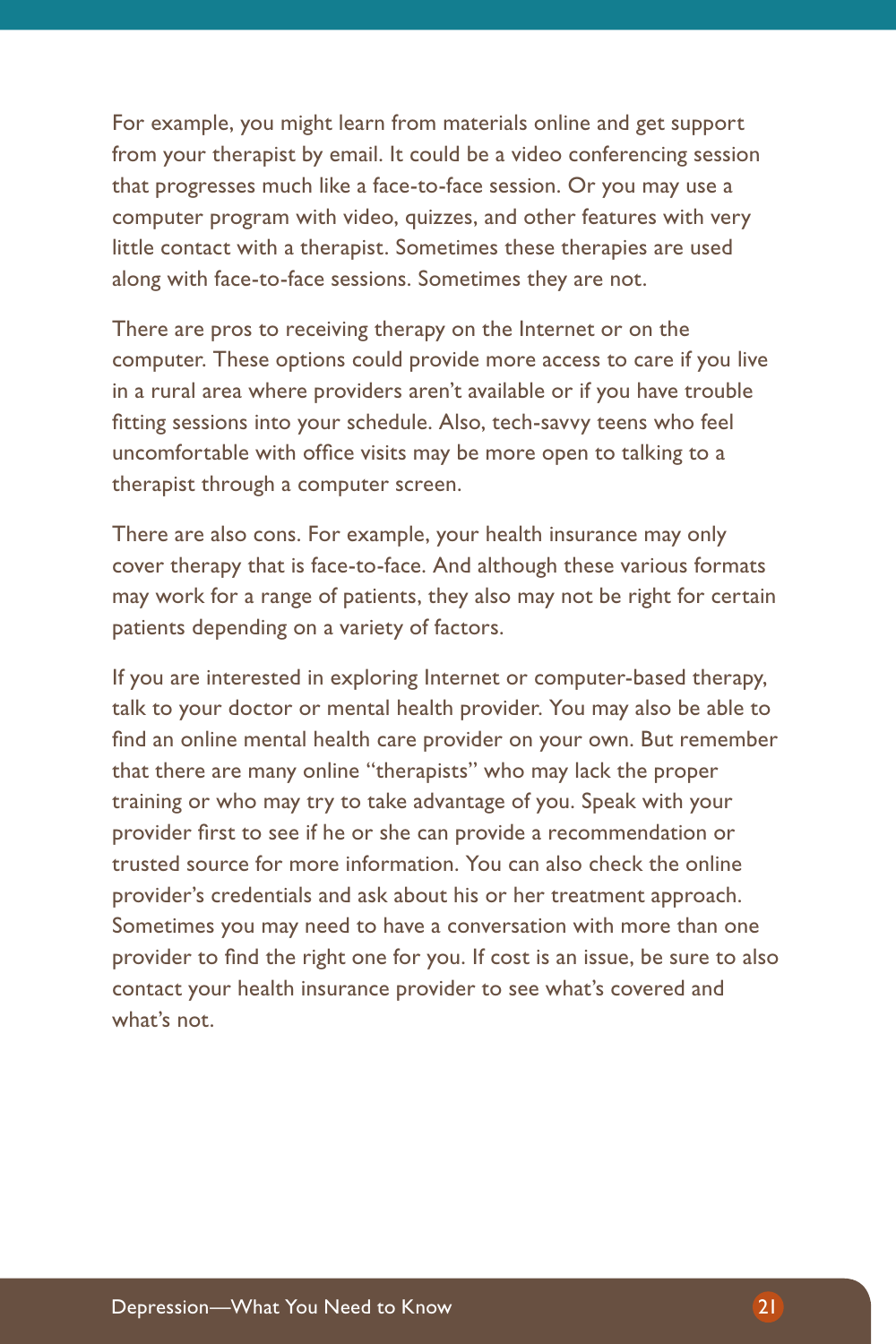<span id="page-23-0"></span>

#### **DEPRESSION: IS THERE AN APP FOR THAT?**

If you have a smartphone, tablet, or "phablet" (phone tablets), you may have noticed that there are many mobile applications, or apps, marketed as support for people with depression. Some of these apps aim to provide treatment and education. Other apps offer tools to help you assess yourself, manage your symptoms, and explore resources.

With a few taps on the screen, you could have information and tools to help your depression in the palm of your hand. **But, just like with online health information, it is important to find an app that you can trust.** 

Here are a few things that are important to remember about mobile apps for depression:

- Some apps provide reliable, science-based health information and tools. Some do not.
- Some app developers consult doctors, researchers, and other experts to develop their app. Others do not.
- A mobile app should not replace seeing your doctor or other health care provider.
- Talk to your doctor before making any changes recommended by **any** online or mobile source.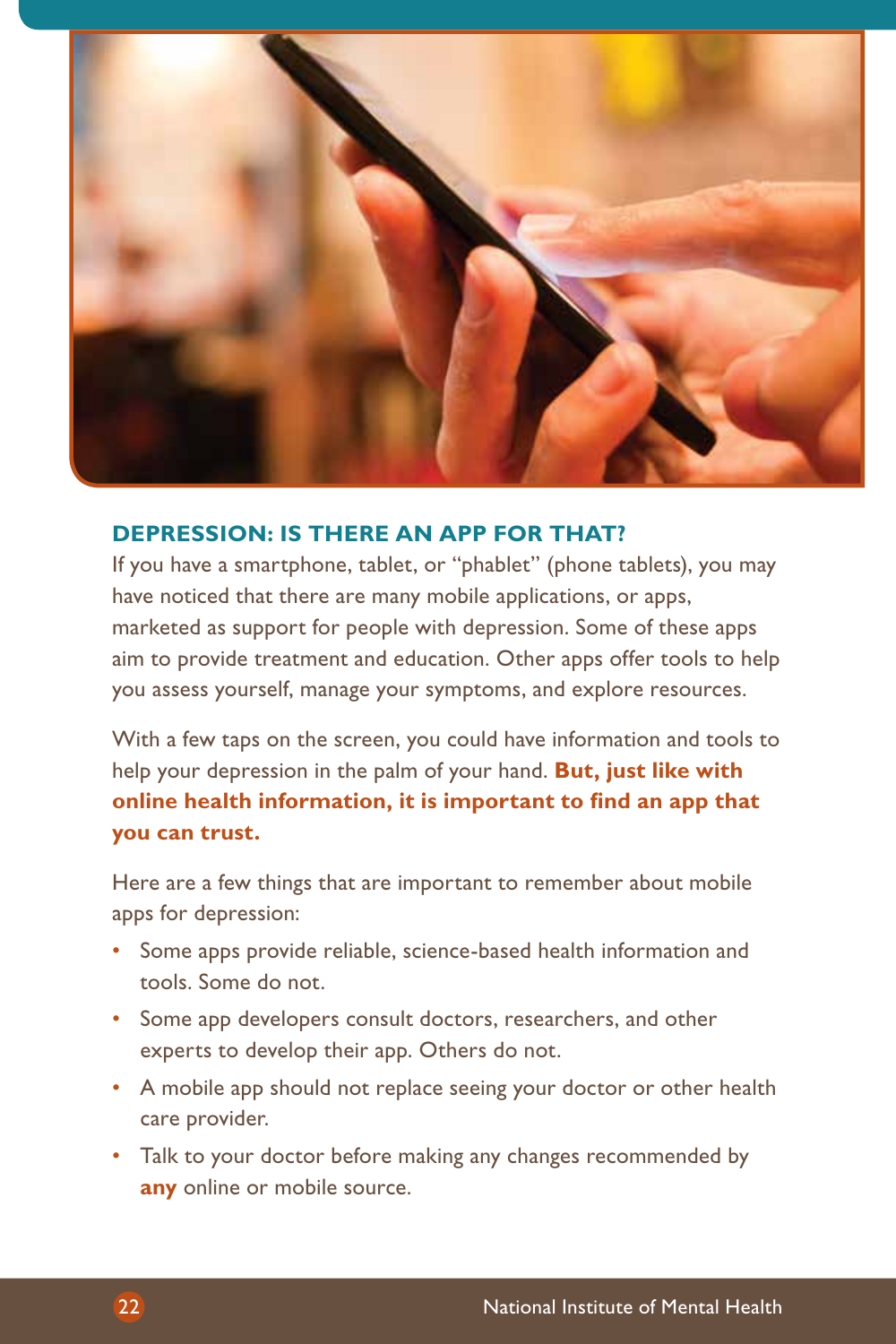# QUICK TIP: QUESTIONS TO ASK BEFORE USING A MOBILE HEALTH APP:

- Who developed the app? Is that information easy to find?
- Who wrote and/or reviews the information?
- Is your privacy protected? Does the app clearly state a privacy policy?
- Does the website offer quick and easy solutions to your health problems? Are miracle cures promised?

#### DOES THE FDA REGULATE MOBILE APPS?

Many mobile apps for depression provide information or general patient educational tools. Because these are not considered medical devices, the FDA does not regulate them.

Some mobile apps carry minimal risks to consumers or patients, but others can carry significant risks if they do not operate correctly. The FDA is focusing its oversight on mobile medical apps that:

- Are intended to be used as an accessory to a regulated medical device—for example, an app that allows a health care professional to make a specific diagnosis by viewing a medical image from a picture archiving and communication system on a smartphone or a mobile tablet.
- Transform a mobile platform into a regulated medical device—for example, an app that turns a smartphone into an electrocardiograph (ECG) machine to detect abnormal heart rhythms or determine if a patient is experiencing a heart attack.

#### DOES NIMH HAVE AN APP FOR DEPRESSION?

NIMH does not currently offer any mobile apps, but NIMH's website, [www.nimh.nih.gov](http://www.nimh.nih.gov), is mobile-friendly. This means you can access the NIMH website anywhere, anytime, and on any device—from desktop computers to tablets and mobile phones.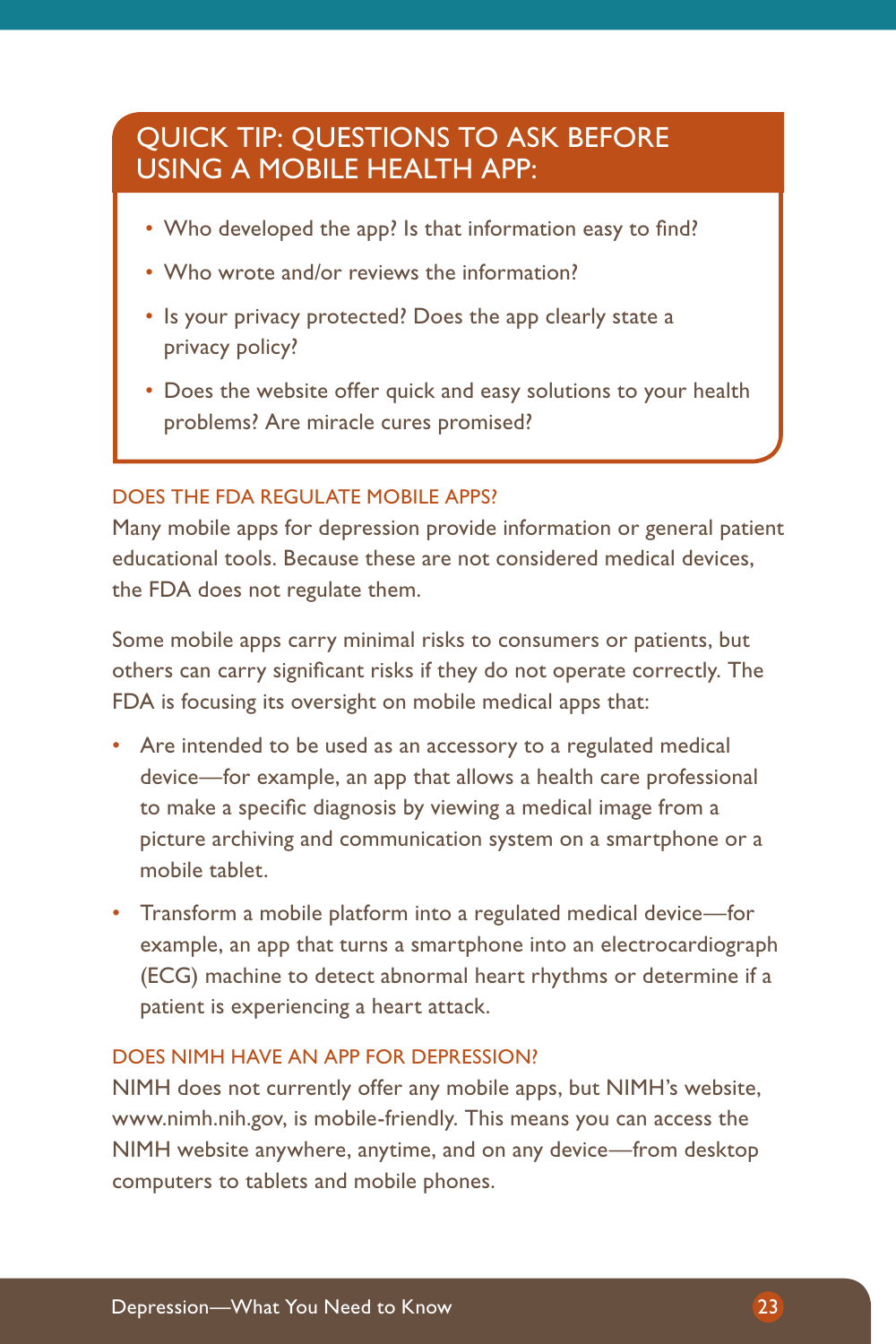<span id="page-25-0"></span>If you see an app that claims to be created or reviewed by NIMH, please call the NIMH Information Resource Center to verify that it was developed or reviewed by us.

# NIMH INFORMATION RESOURCE CENTER

### **Telephone:**

- 1-866-615-6464 (toll-free)
- 1-301-443-8431 (TTY)
- 1-866-415-8051 (TTY toll-free)

Available in English and Spanish

**Monday through Friday**

8:30 a.m. to 5:00 p.m. Eastern Time

### **ELECTROCONVULSIVE THERAPY AND OTHER BRAIN STIMULATION THERAPIES**

If medications do not reduce the symptoms of depression, electroconvulsive therapy (ECT) may be an option to explore. There are a lot of outdated beliefs about ECT, but here are the facts:

- ECT can provide relief for people with severe depression who have not been able to feel better with other treatments.
- ECT can be an effective treatment for depression.
- ECT may cause some side effects, including confusion, disorientation, and memory loss. Usually these side effects are short term, but sometimes they can linger. Talk to your doctor and make sure you understand the potential benefits and risks of the treatment.

Some people believe that ECT is painful or that you can feel the electrical impulses. **This is not true.** Before ECT begins, a patient is put under brief anesthesia and given a muscle relaxant. He or she sleeps through the treatment and does not consciously feel the electrical impulses.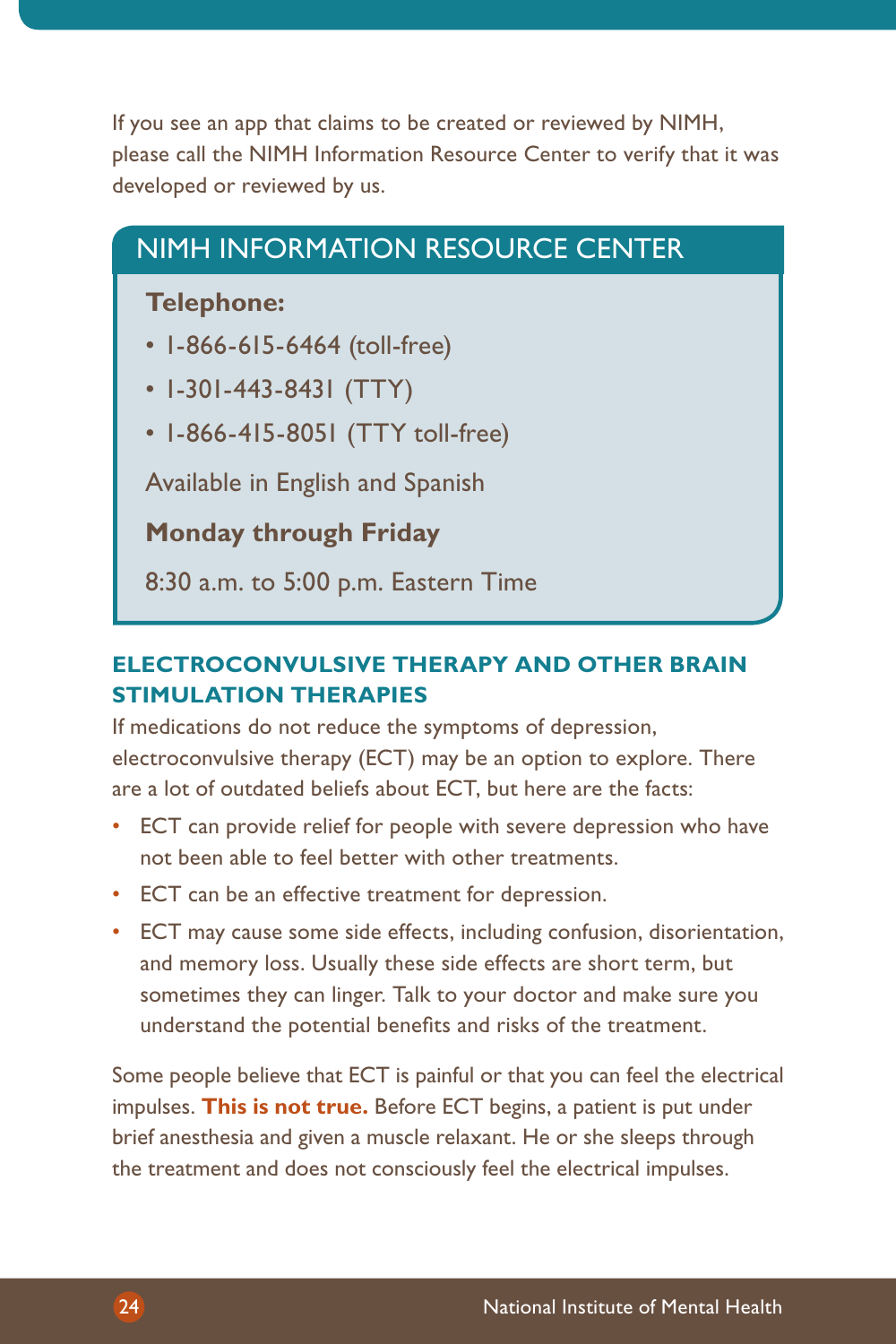<span id="page-26-0"></span>Within 1 hour after the treatment session, which takes only a few minutes, the patient is awake and alert.

Other more recently introduced types of brain stimulation therapies used to treat severe depression include repetitive transcranial magnetic stimulation (rTMS) and vagus nerve stimulation (VNS). In 2008, the FDA approved rTMS as a treatment for major depression for patients who have not responded to at least one antidepressant medication. In 2005, the FDA approved VNS for use in treating depression in certain circumstances—if the illness has lasted 2 years or more, if it is severe or recurrent, and if the depression has not eased after trying at least four other treatments. VNS is less commonly used, and more research is needed to test its effectiveness.

# QUICK TIP: GET THE LATEST INFORMATION

This information may have changed since the publication of this booklet, so please visit the NIMH website at **[www.nimh.nih.gov](http://www.nimh.nih.gov)** to explore the latest research and the FDA website at **[www.fda.gov](http://www.fda.gov)** for the most recently approved treatment options.

# **Beyond Treatment: Things You Can Do**

If you have depression, you may feel exhausted, helpless, and hopeless. It may be extremely difficult to take any action to help yourself. But as you begin to recognize your depression and begin treatment, you will start to feel better. Here are other tips that may help you or a loved one during treatment:

- Try to be active and exercise. Go to a movie, a ballgame, or another event or activity that you once enjoyed.
- Set realistic goals for yourself.
- Break up large tasks into small ones, set some priorities, and do what you can as you can.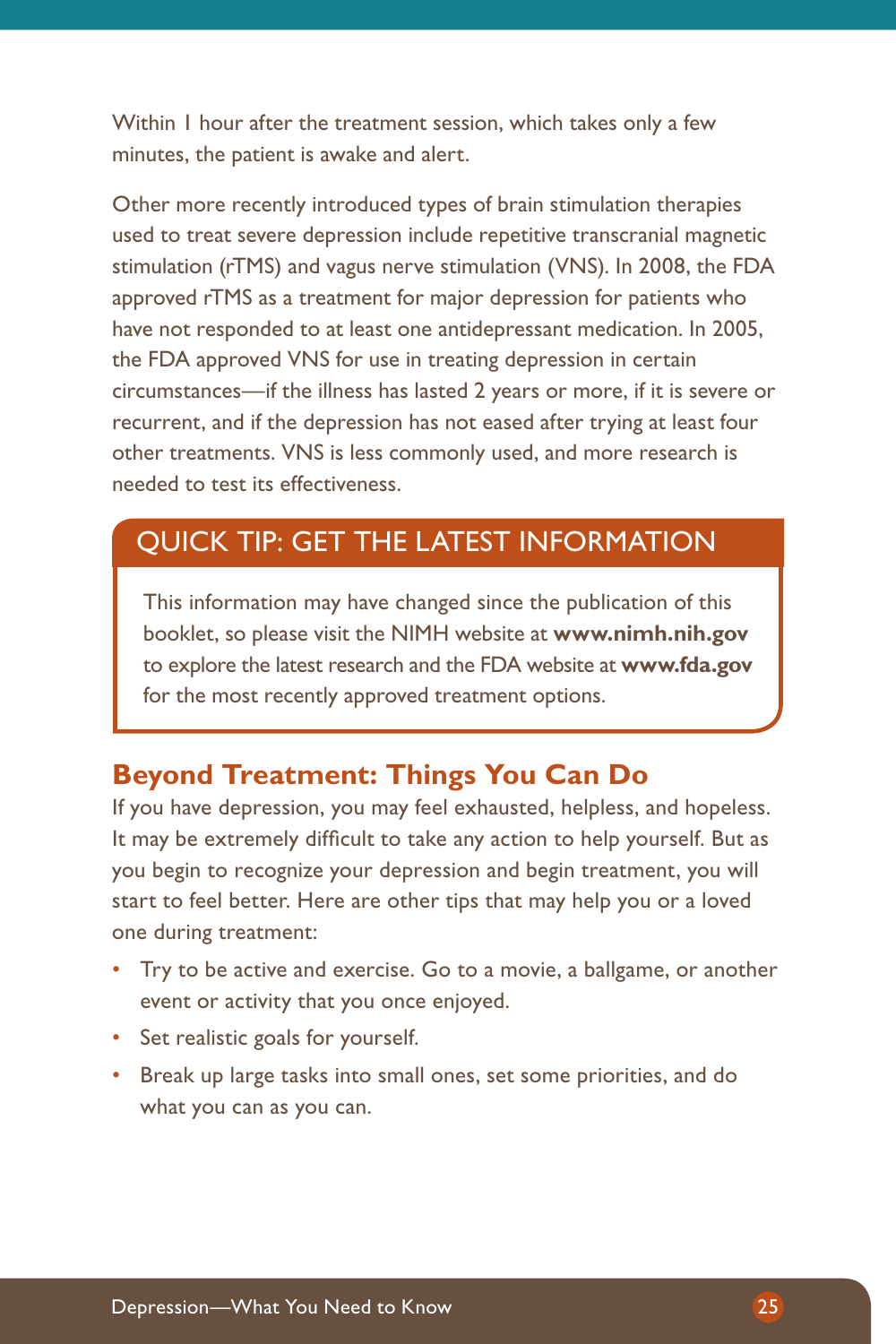- Try to spend time with other people and confide in a trusted friend or relative. Try not to isolate yourself and let others help you.
- Expect your mood to improve gradually, not immediately. Do not expect to suddenly "snap out of" your depression. Often during treatment for depression, sleep and appetite will begin to improve before your depressed mood lifts.
- Postpone important decisions, such as getting married or divorced or changing jobs, until you feel better. Discuss decisions with others who know you well and have a more objective view of your situation.
- Remember that positive thinking will replace negative thoughts as your depression responds to treatment.
- Continue to educate yourself about depression.

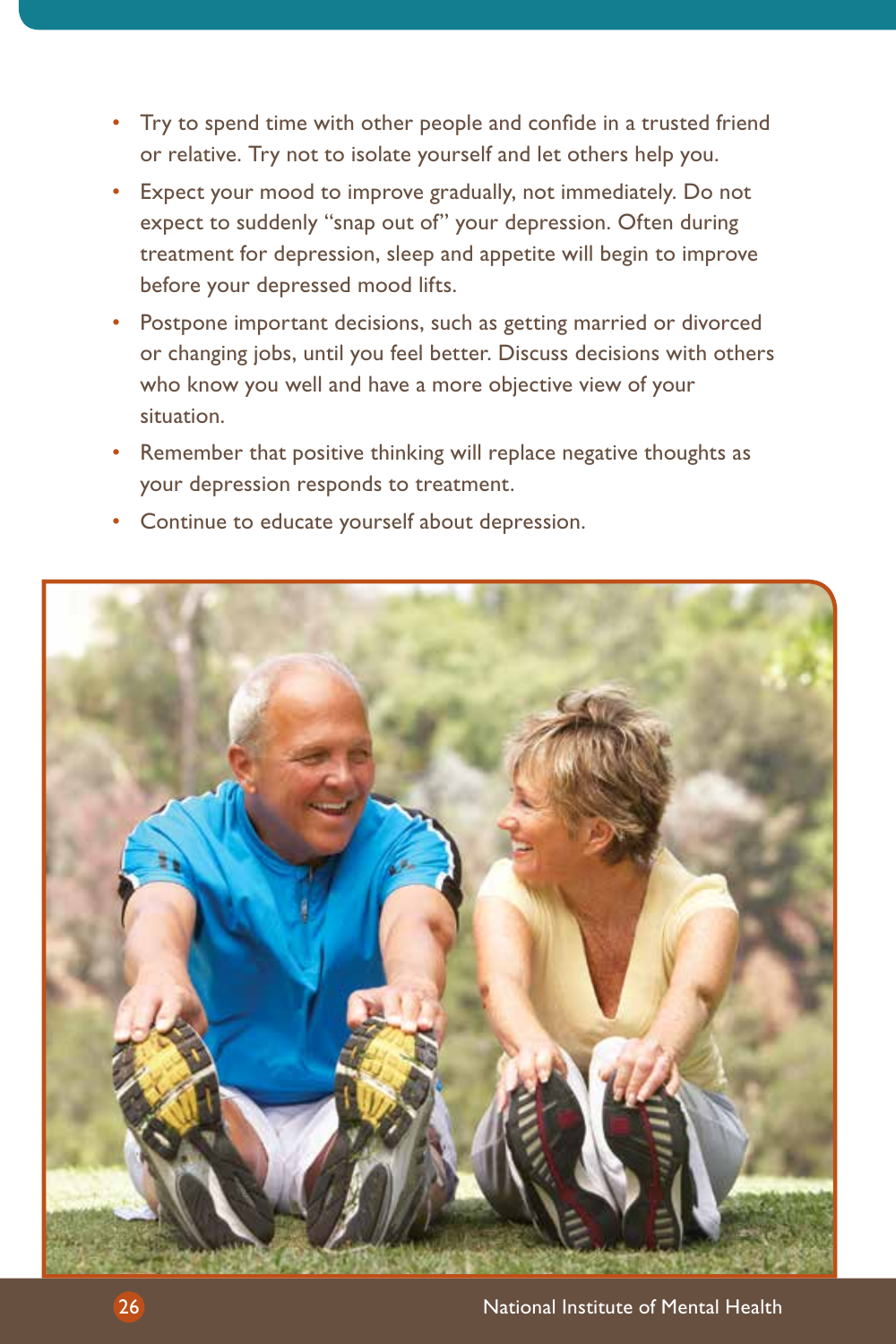<span id="page-28-0"></span>

# **4. You are not alone.**

Major depressive disorder is one of the most common mental disorders in the United States. You are not alone.

Sometimes living with depression can seem overwhelming, so build a support system for yourself. Your family and friends are a great place to start. Talk to trusted family members or friends to help them understand how you are feeling and that you are following your doctor's recommendations to treat your depression.

In addition to your treatment, you could also join a support group. These are not psychotherapy groups, but some may find the added support helpful. At the meetings, people share experiences, feelings, information, and coping strategies for living with depression. *Remember: Always check with your doctor before taking any medical advice that you hear in your group.*

You can find a support group through many professional, consumer, advocacy, and service-related organizations. On the NIMH website (**[www.nimh.nih.gov/outreach/partnership-program/index.shtml](http://www.nimh.nih.gov/outreach/partnership-program/index.shtml)**), there is a list of NIMH Outreach Partners. Some of these partners sponsor support groups for different mental disorders including depression. You can also find online support groups, but you need to be careful about which groups you join. Check and make sure the group is affiliated with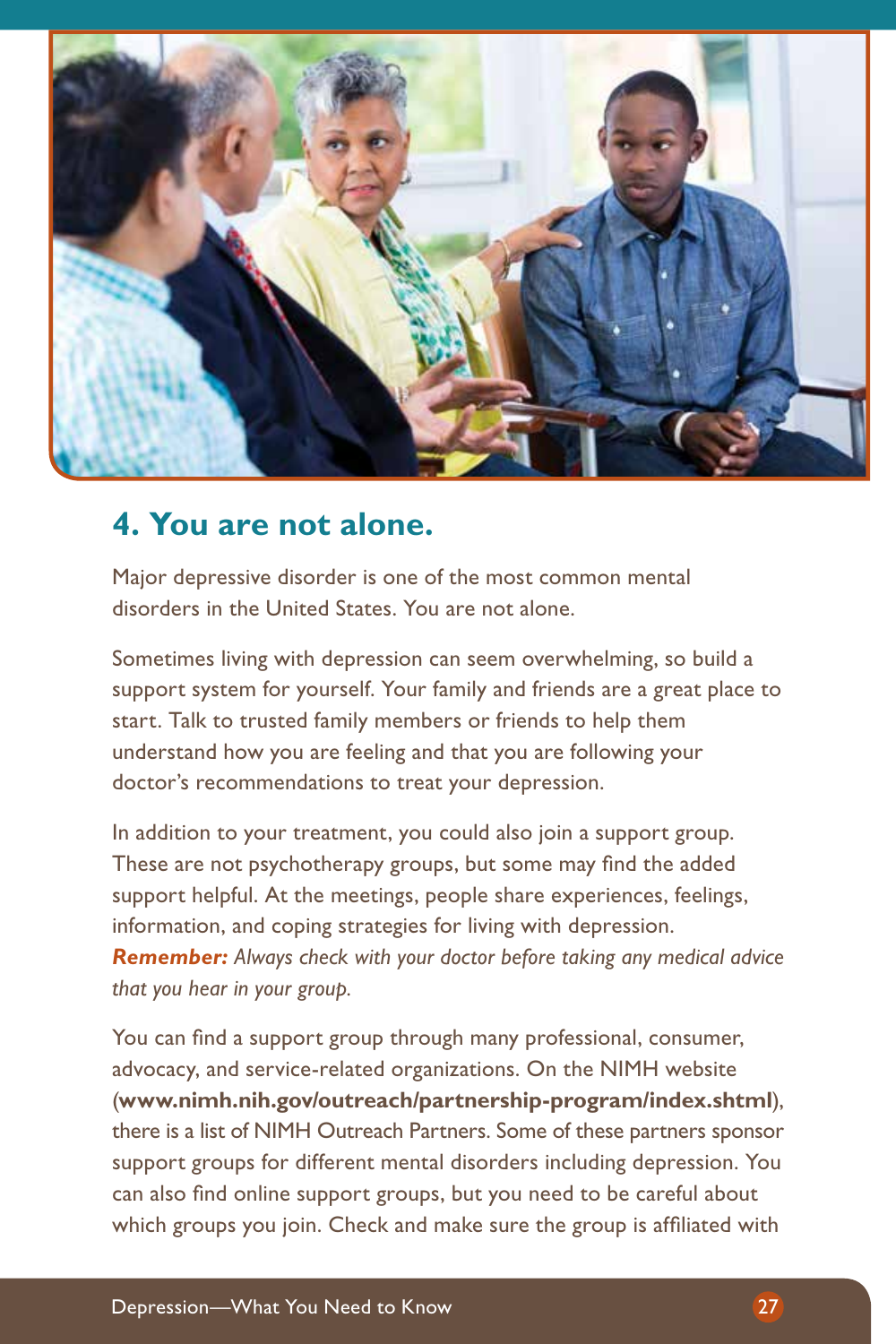<span id="page-29-0"></span>a reputable health organization, moderated professionally, and maintains your anonymity.

If unsure where to start, talk to someone you trust who has experience in mental health—for example, a doctor, nurse, social worker, or religious counselor. Some health insurance providers may also have listings of hospitals offering support groups for depression. *Remember: Joining a support group does not replace your doctor or your treatment prescribed by your doctor.* If a support group member makes a suggestion that you are interested in trying, talk to your doctor first. Do not assume what worked for the other person will work for you.



### **If You Think a Loved One May Have Depression**

If you know someone who is depressed, it affects you too. The most important thing you can do is to help your friend or relative get a diagnosis and treatment. You may need to make an appointment and go with him or her to see the doctor. Encourage your loved one to stay in treatment or to seek different treatment options if no improvement occurs after 6 to 8 weeks.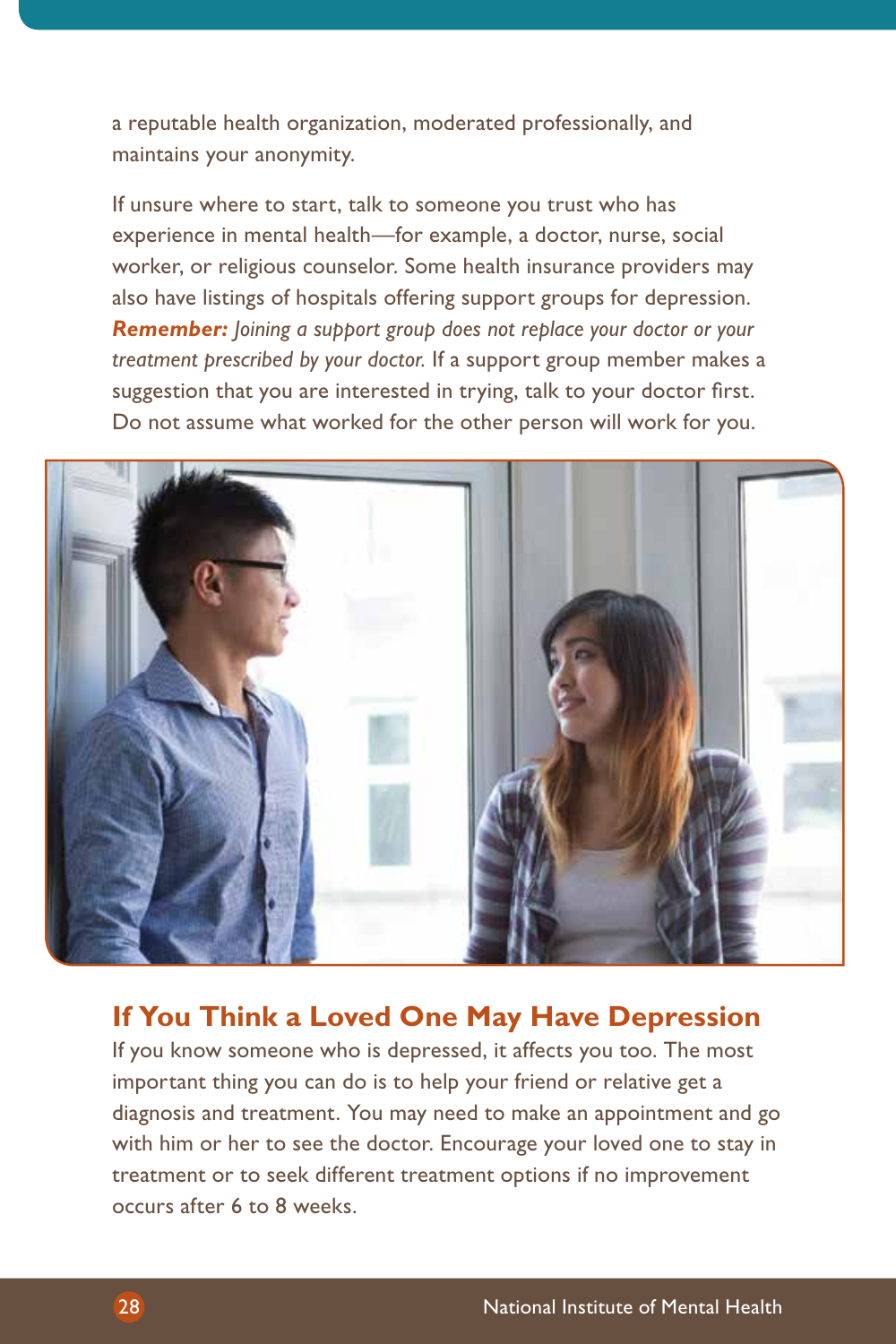To help your friend or relative:

- Offer emotional support, understanding, patience, and encouragement.
- Talk to him or her, and listen carefully.
- Never dismiss feelings, but point out realities and offer hope.
- Never ignore comments about suicide and report them to your loved one's therapist or doctor.
- Invite your loved one out for walks, outings, and other activities. Keep trying if he or she declines, but don't push him or her to take on too much too soon.
- Provide assistance in getting to doctors' appointments.
- Remind your loved one that with time and treatment, the depression will lift.

Caring for someone with depression is not easy. Someone with depression may need constant support for a long period of time. Make sure you leave time for yourself and your own needs. If you feel you need additional support, there are support groups for caregivers too.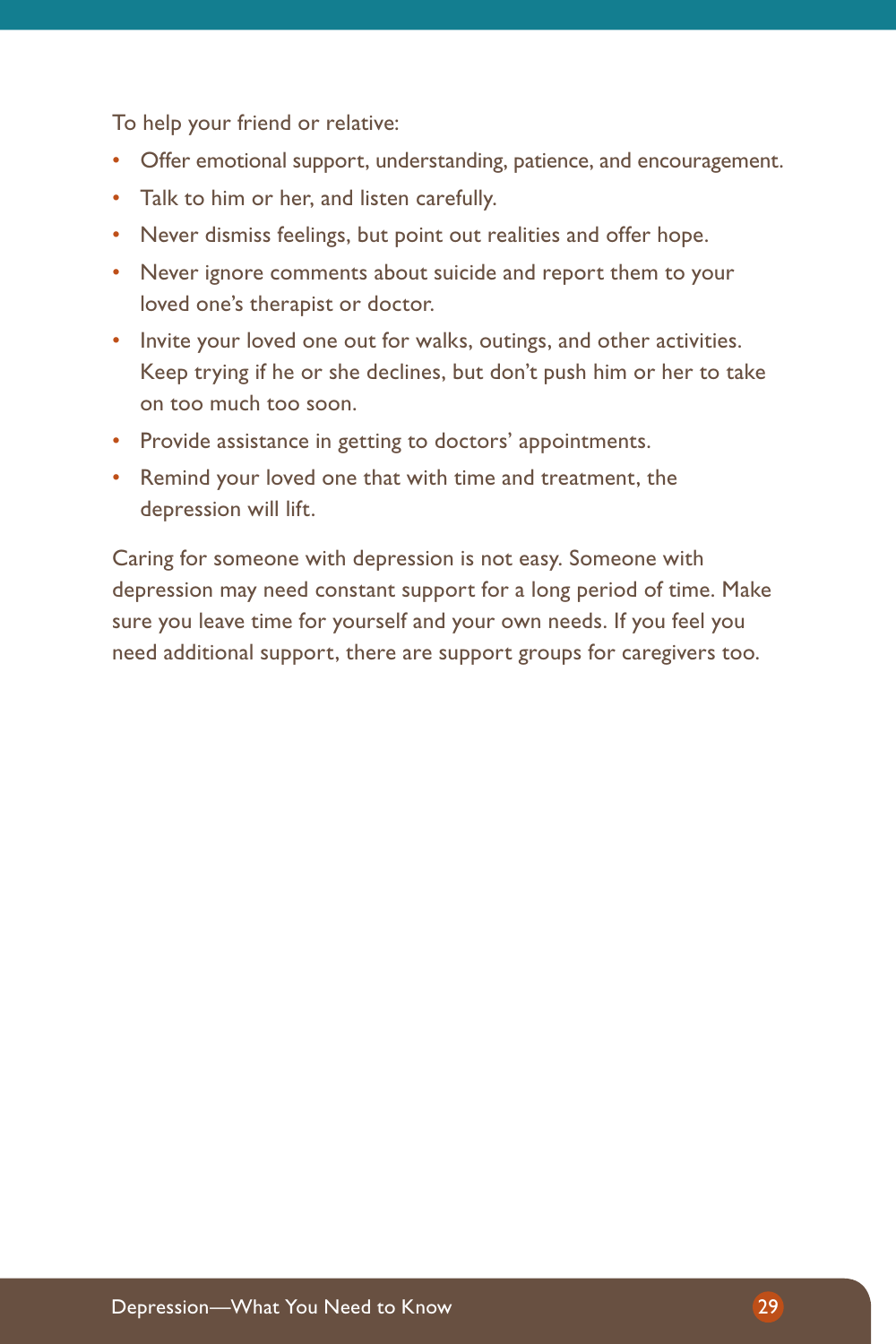# <span id="page-31-0"></span>**Helpful resources**

NIMH has a variety of publications on depression available at **[www.nimh.nih.gov/health/publications/depression-listing.shtml](http://www.nimh.nih.gov/health/publications/depression-listing.shtml)**. If you need additional information and support, you may find the following resources to be helpful.

#### CENTERS FOR MEDICARE AND MEDICAID SERVICES (CMS)

CMS is the Federal agency responsible for administering the Medicare, Medicaid, State Children's Health Insurance (SCHIP), and several other programs that help people pay for health care. Visit **[www.cms.gov/](http://www.cms.gov/)** for more information.

#### CLINICAL TRIALS AND YOU

Clinical trials are part of clinical research and at the heart of all medical advances. Clinical trials look at new ways to prevent, detect, or treat disease. Treatments might be new drugs or new combinations of drugs, new surgical procedures or devices, or new ways to use existing treatments. To learn more about participating in a clinical trial, please visit **[www.nih.gov/health/clinicaltrials/index.htm](http://www.nih.gov/health/clinicaltrials/index.htm)**.

#### DEPRESSION (PDQ®)

PDQ® (Physician Data Query) is the National Cancer Institute's comprehensive cancer database. The PDQ cancer information summaries are peer-reviewed, evidence-based summaries on topics including adult and pediatric cancer treatment, supportive and palliative care, screening, prevention, genetics, and complementary and alternative medicine. Visit **[www.cancer.gov](http://www.cancer.gov)** (Search: Depression).

#### LOCATE AFFORDABLE HEALTH CARE IN YOUR AREA

Within the Federal Government, a bureau of the Health Resources and Services Administration provides a Health Center Database for a nationwide directory of clinics to obtain low or no-cost health care. Start your search at **[http://findahealthcenter.hrsa.gov/Search\\_](http://findahealthcenter.hrsa.gov/Search_HCC.aspx) [HCC.aspx](http://findahealthcenter.hrsa.gov/Search_HCC.aspx)**.

#### MENTAL HEALTH TREATMENT PROGRAM LOCATOR

The Substance Abuse and Mental Health Services Administration is pleased to provide this online resource for locating mental health treatment facilities and programs. The Mental Health Treatment Locator section of the Behavioral Health Treatment Services Locator lists facilities providing mental health services to persons with mental illness. Find a facility in your state at **<https://findtreatment.samhsa.gov/>**.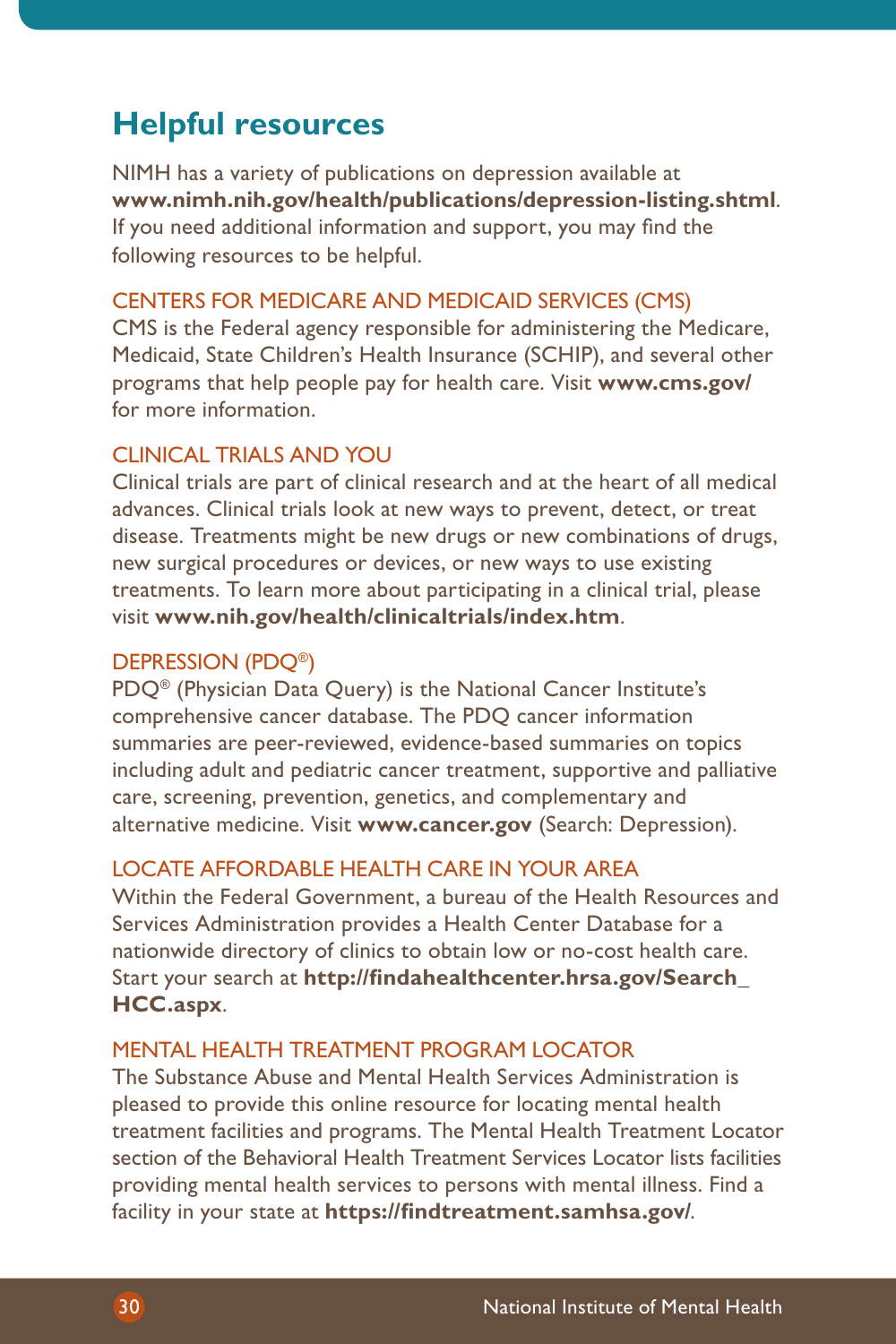#### NATIONAL ALLIANCE ON MENTAL ILLNESS (NAMI)

NAMI is the Nation's largest grassroots mental health organization dedicated to building better lives for the millions of Americans affected by mental illness. There are nearly 1,000 NAMI state organizations and NAMI affiliates across the country. Many NAMI affiliates offer an array of free support and education programs. Find your local NAMI at **[www.nami.org/Find-Your-Local-NAMI](http://www.nami.org/Find-Your-Local-NAMI)**.

#### NIDA FOR TEENS: DEPRESSION

NIDA for Teens website is a project of the National Institute on Drug Abuse (NIDA), National Institutes of Health. Created for middle and high school students and their teachers, this website provides accurate and timely information for use in and out of the classroom. Find information and discussions on depression at **<http://teens.drugabuse.gov/>** (Search: Depression).

#### NIHSENIORHEALTH: DEPRESSION

NIHSeniorHealth (**[www.NIHSeniorHealth.gov](http://www.NIHSeniorHealth.gov)**) has added depression to its list of health topics of interest to older adults. This senior-friendly medical website is a joint effort of the National Institute on Aging and the National Library of Medicine, which are part of the National Institutes of Health (NIH). It is available at **<http://nihseniorhealth.gov/depression/>**.

#### ST. JOHN'S WORT AND DEPRESSION

This fact sheet has information about St. John's wort, a popular herb being used by the public today to treat mild depression. This publication includes information on the FDA's role to monitor the use of this herb, how St. John's wort works, how it is used to treat depression, and a drug interaction advisory. Read it at **[https://nccih.nih.gov/health/](https://nccih.nih.gov/health/stjohnswort/sjw-and-depression.htm) [stjohnswort/sjw-and-depression.htm](https://nccih.nih.gov/health/stjohnswort/sjw-and-depression.htm)**.

#### QUESTIONS TO ASK YOUR DOCTOR

Asking questions and providing information to your doctor and other care providers can improve your care. Talking with your doctor builds trust and leads to better results, quality, safety, and satisfaction. Visit the Agency for Healthcare Research and Quality website for tips at **[www.ahrq.gov/patients-consumers/index.html](http://www.ahrq.gov/patients-consumers/index.html)**.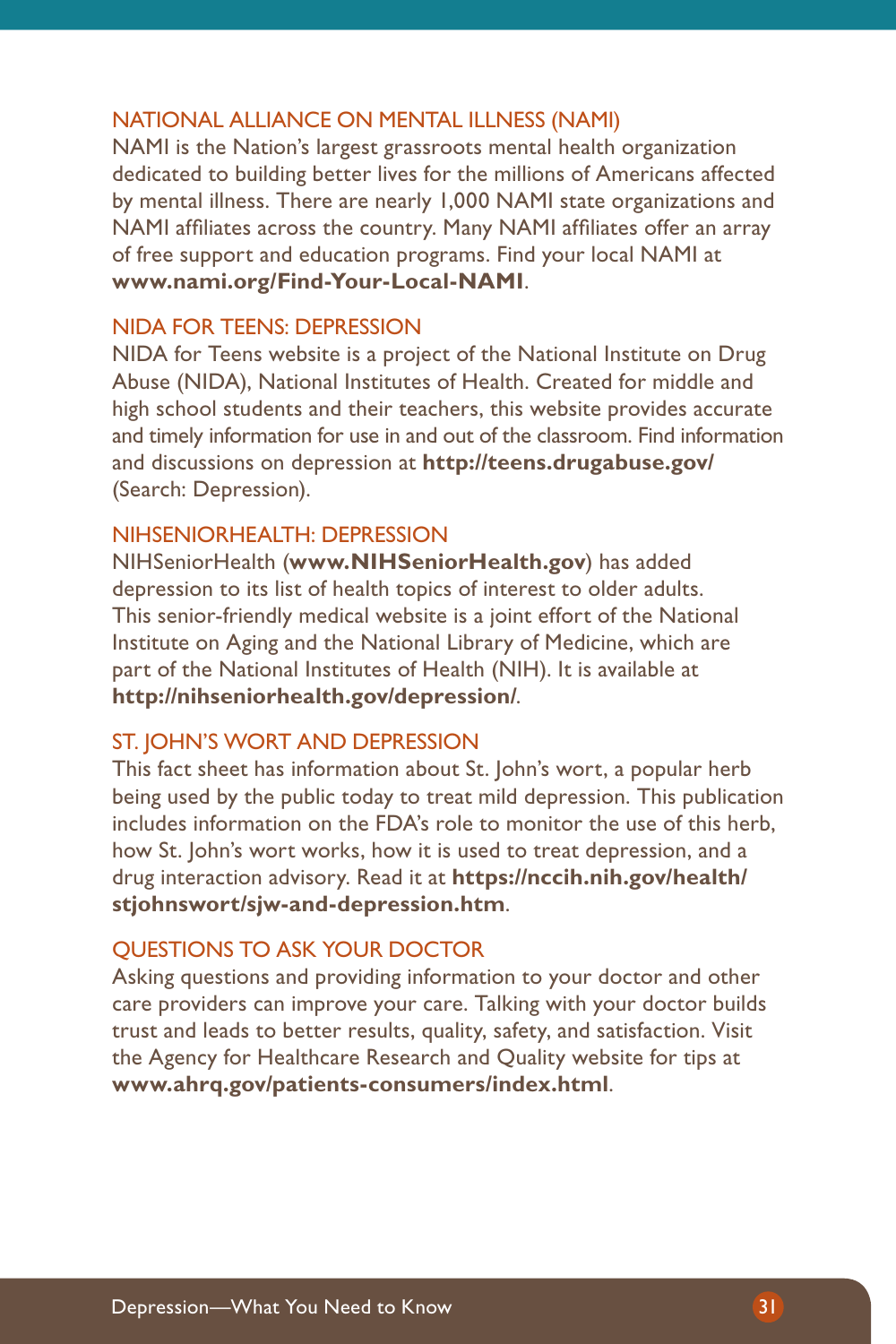### REPRINTS

This publication is in the public domain and may be reproduced or copied without permission from NIMH. We encourage you to reproduce it and use it in your efforts to improve public health. Citation of NIMH as a source is appreciated. However, using government materials inappropriately can raise legal or ethical concerns, so we ask you to use these guidelines:

- NIMH does not endorse or recommend any commercial products, processes, or services, and our publications may not be used for advertising or endorsement purposes.
- NIMH does not provide specific medical advice or treatment recommendations or referrals; our materials may not be used in a manner that has the appearance of such information.
- NIMH requests that non-Federal organizations not alter our publications in ways that will jeopardize the integrity and "brand" when using the publication.
- Addition of non-Federal Government logos and website links may not have the appearance of NIMH endorsement of any specific commercial products or services, or medical treatments or services.
- Images used in publications are of models and are used for illustrative purposes only. Use of some images is restricted.

If you have questions regarding these guidelines and use of NIMH publications, please contact the NIMH Information Resource Center at **1-866-615-6464** or e-mail at **[nimhinfo@nih.gov](mailto:nimhinfo@nih.gov)**.

## CITING THIS PUBLICATION

U.S. Department of Health and Human Services, National Institutes of Health, National Institute of Mental Health. (2015). Depression (NIH Publication No. 15-3561). Bethesda, MD: U.S. Government Printing Office.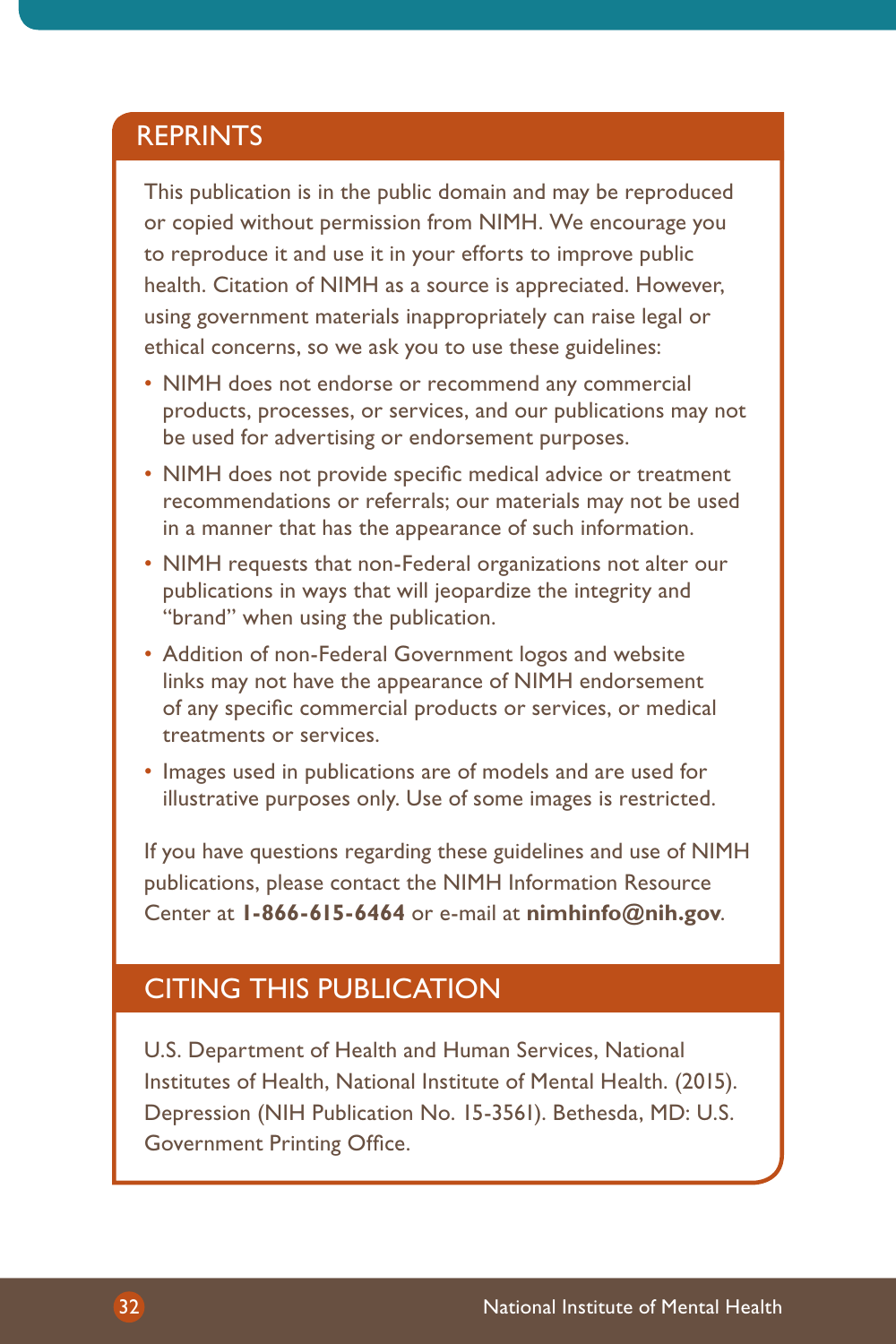